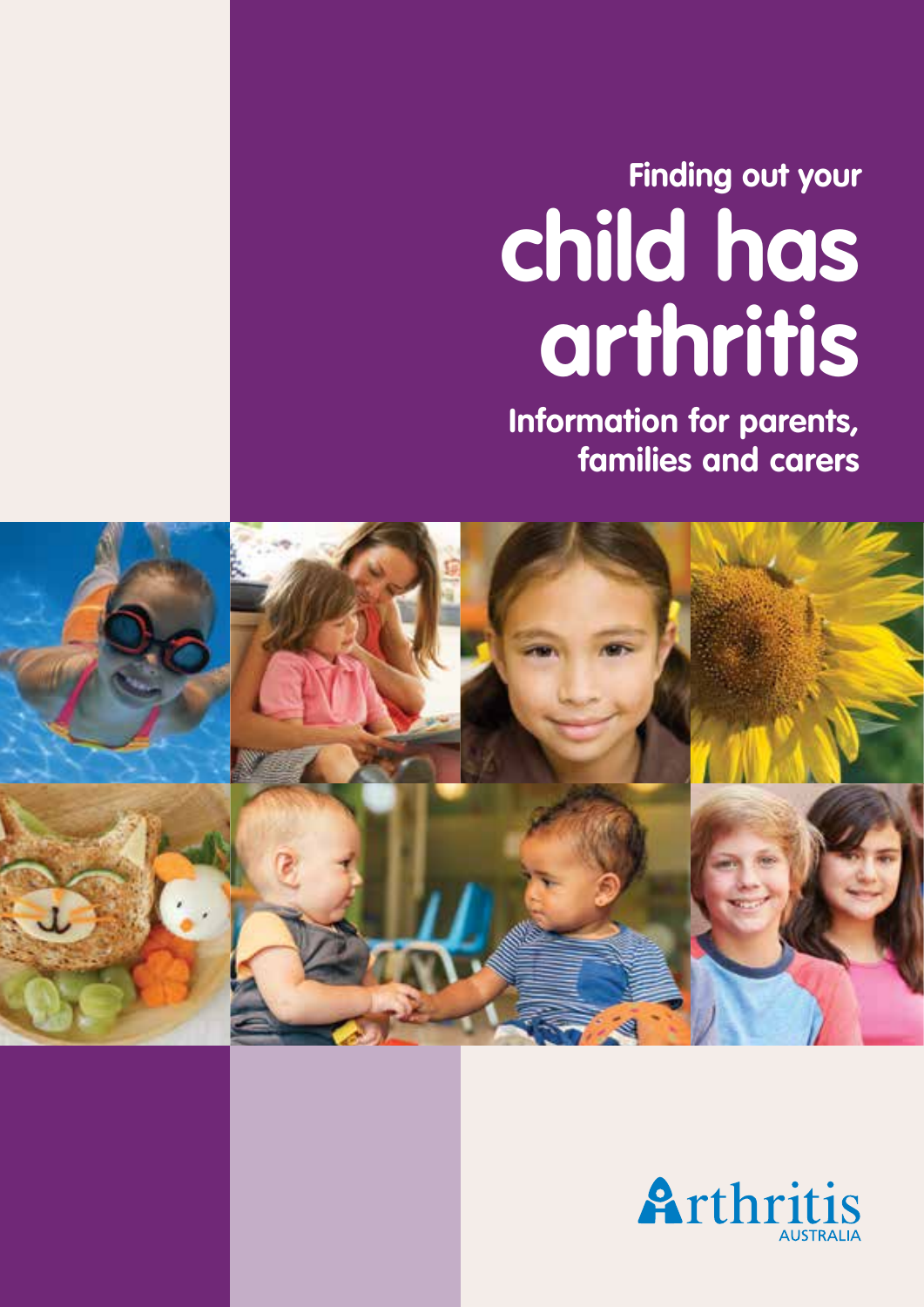## How can this booklet help

## Finding out that your child has arthritis can be a confusing and anxious time. Naturally, you will have a lot of questions.

This booklet:

- has been written for parents, families and carers of children with arthritis
- includes information to help you understand the condition and the key challenges that may face children, and their families, affected by arthritis
- provides information about treatments and practical advice for children and their families living with arthritis
- can help you find support and additional information to cope with the impact of the condition.

A panel of parents and carers of children with arthritis and medical experts have reviewed the information to make sure that it is current and relevant to your needs.

This booklet may contain some medical terms that are new to you. We have provided a glossary at the back of the booklet to describe some of these terms. Remember to ask members of your child's healthcare team to explain any terms that you are not sure about.

The review and update of this booklet was possible with funding from Arthritis Tasmania raised with the support of Tasmanian families living with arthritis.

We would like to acknowledge and thank the following contributors:

*Anica & Sandie Doherty, Consumers Wendy Favorito, Arthritis Australia Consumer Representative and Board Member Jane Hope, Arthritis Tasmania Sarah McHarg, Consumer Caitlin & Kelly Oates, Consumers Clinical A/Prof Sue Piper, Paediatric Rheumatologist Tracy Rose, Rheumatology Nurse Consultant A/Prof Davinder Singh-Grewal, Paediatric Rheumatologist*





Special thanks to Arthritis NSW, creators of the original *Finding out your child has juvenile idiopathic arthritis (JIA)* booklet.

© Copyright Arthritis Australia 2017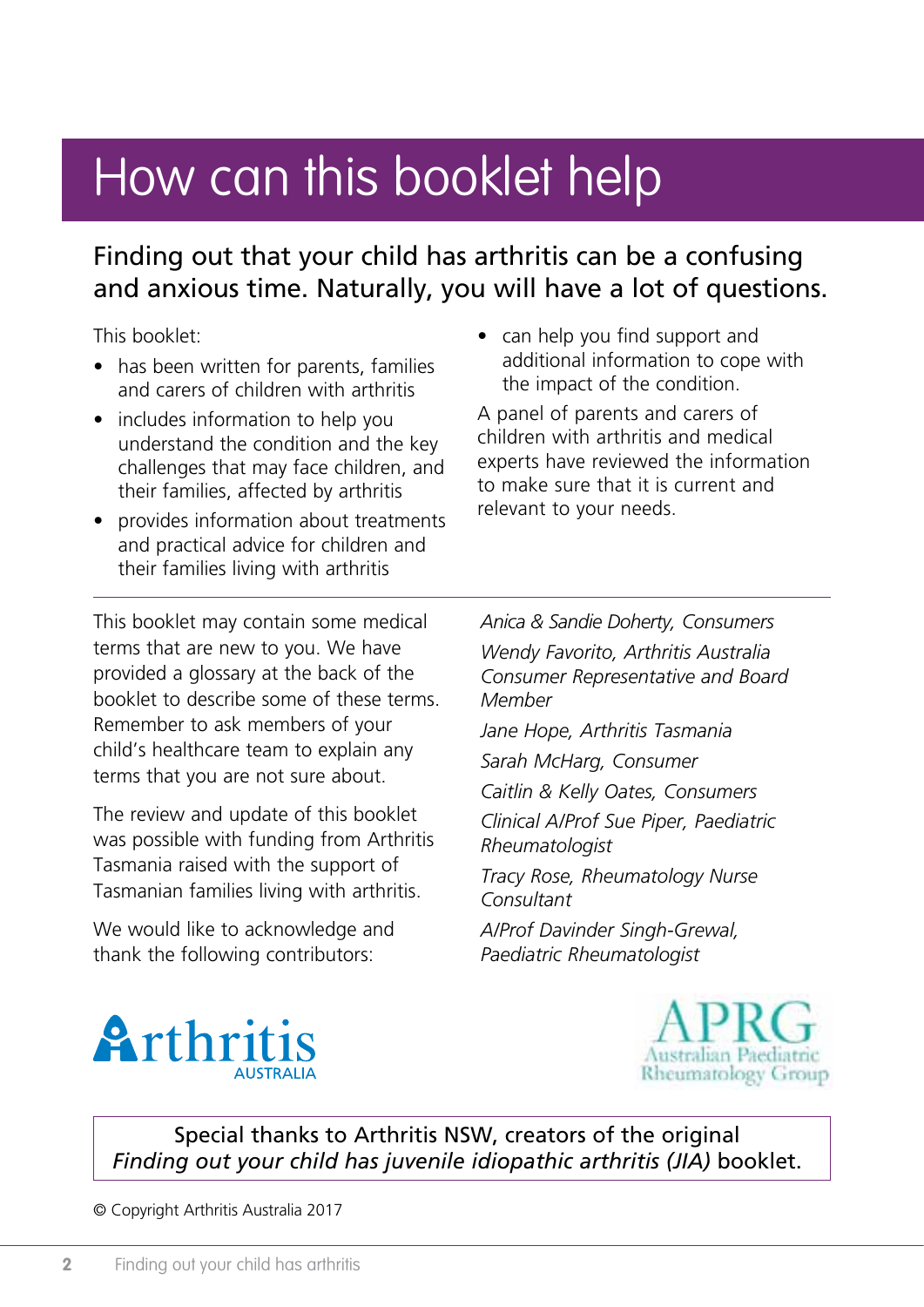## **Contents**

| What is juvenile idiopathic arthritis (JIA)?          | 4              |
|-------------------------------------------------------|----------------|
| What are the main symptoms of JIA?                    | 4              |
| What causes IIA?                                      | 6              |
| How is JIA diagnosed?                                 | $\overline{7}$ |
| Medical tests                                         | 8              |
| The different types of JIA                            | 8              |
| What is the outlook for your child?                   | 11             |
| How is JIA managed?                                   | 13             |
| Who can help to manage your child's JIA?              | 14             |
| What are the aims of treatment in JIA?                | 17             |
| What types of medicines are used to treat JIA?        | 19             |
| What you need to know about your child's medicines    | 21             |
| Managing pain                                         | 22             |
| Physical activity and exercise                        | 23             |
| Living with JIA                                       | 25             |
| Sleep and rest                                        | 25             |
| Healthy eating                                        | 26             |
| Play                                                  | 27             |
| Preparing for your child's appointments/consultations | 28             |
| School                                                | 28             |
| Helping your child to cope                            | 30             |
| Teenagers and arthritis                               | 31             |
| Caring for the whole family                           | 32             |
| Glossary                                              | 34             |
| Where you can find health professionals               | 36             |
| Where you can find information, resources and support | 37             |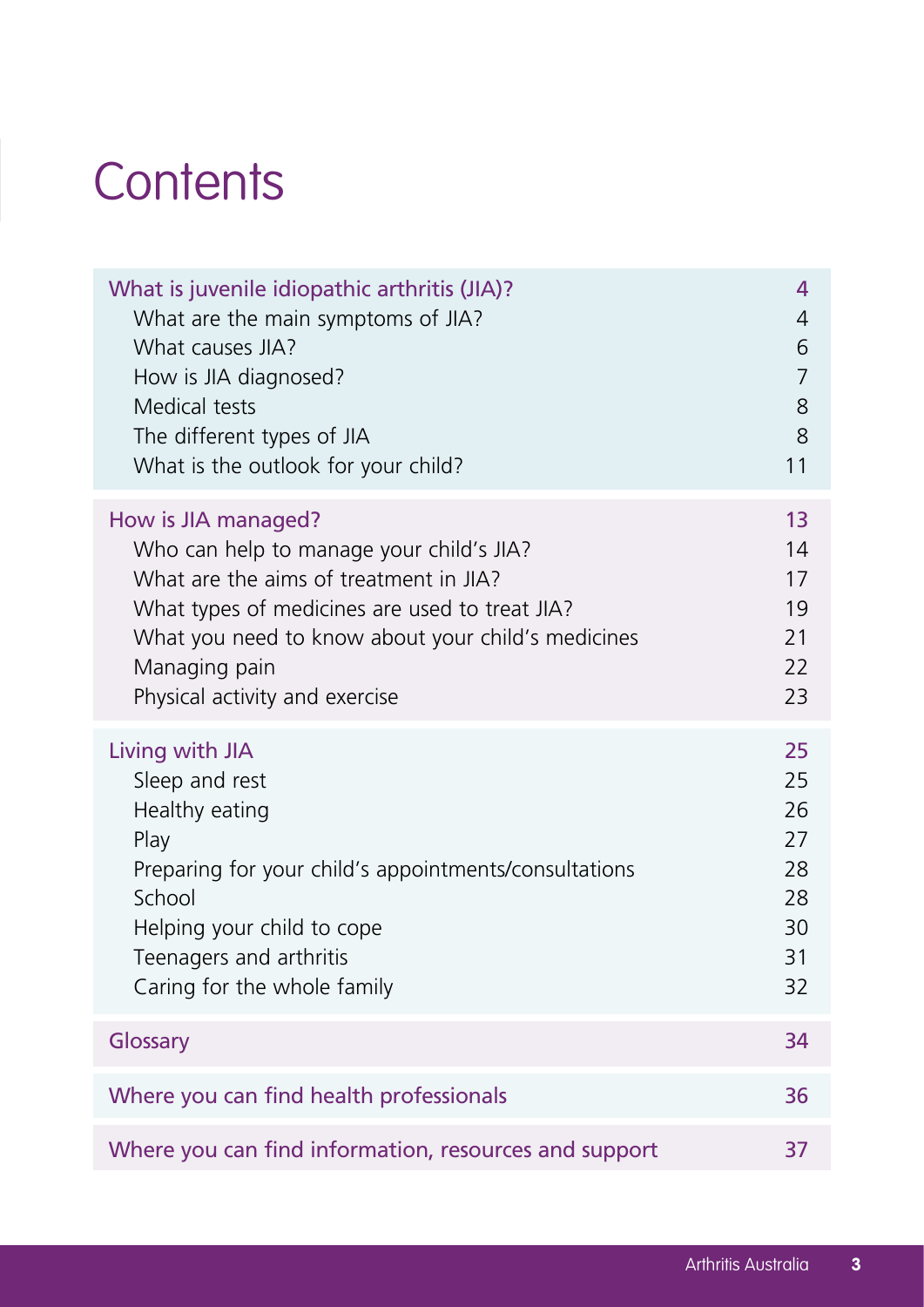## What is juvenile idiopathic arthritis (JIA)?

Juvenile idiopathic arthritis (JIA) is the name given to a number of types of arthritis that occur in children. The name comes from:

**Juvenile:** referring to children under the age of sixteen years.

**Idiopathic:** meaning it has no known cause.

**Arthritis:** conditions that cause joint inflammation and pain.

You may have thought arthritis is a condition that only affects older people but there are many different types of arthritis, some of which affect babies, children and teenagers.

In Australia about 6000 children are affected by arthritis, making it as common as Type 1 diabetes.

Over time, in Australia and overseas, different terms have been used when referring to arthritis in children, some of which you may still hear or read. These include:

- Juvenile arthritis (JA)
- Juvenile chronic arthritis (JCA)
- Juvenile rheumatoid arthritis (JRA)
- Still's disease
- Juvenile idiopathic arthritis (JIA).

These different names all refer to types of arthritis that occur in children under the age of 16.

We will refer to the condition as JIA throughout this booklet.

In Australia, the types of arthritis that affect children are commonly referred to as Juvenile idiopathic arthritis (JIA for short).

## **What are the main symptoms of JIA?**

Your child may have experienced one or more of these symptoms:

- joint pain, swelling, tenderness, stiffness, redness and warmth
- fatigue (tiredness and lack of energy), fevers, loss of appetite or weight, and generally feeling unwell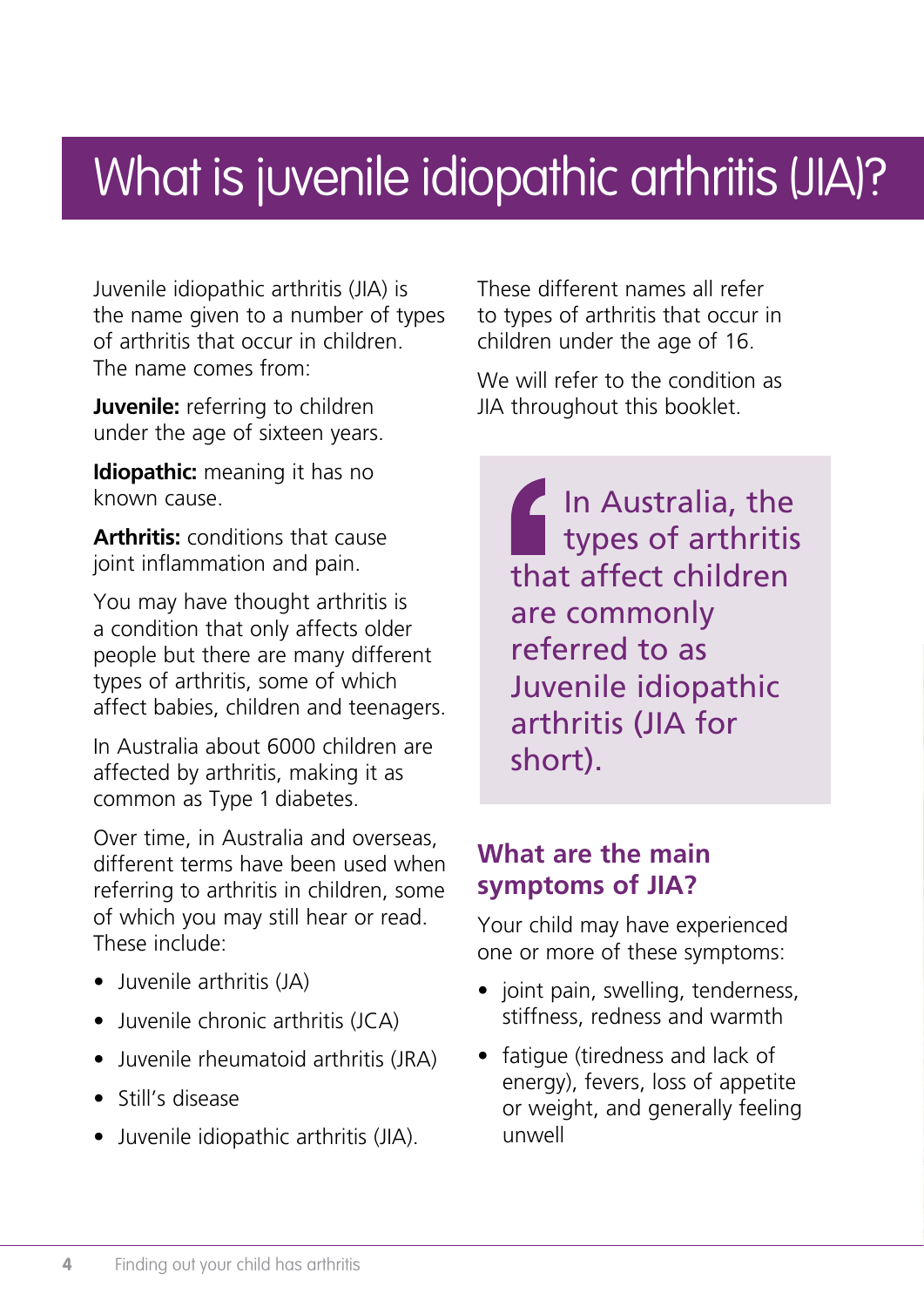- skin rashes
- inflammation of the eyes (uveitis) and other organs of the body in some forms of the disease.

Any joint in the body may become inflamed but the joints most commonly affected are the knees, hips, hands and feet. Any number of joints might be affected from just one to several.

Many people only associate arthritis with damage to joints. JIA can affect other parts of the body, such as the eyes, skin and internal organs.

JIA symptoms can fluctuate – meaning they may vary from day to day, week to week.

JIA symptoms may fluctuate, with periods of increased disease activity called 'flares' or periods of remission.

There will be times when symptoms are worse – these are called 'flares' – and then times when they are in remission.

Many children develop symptoms after having a viral infection such as a cold. The original infection resolves itself but if any of the symptoms listed above continue for more than six weeks seek advice from a doctor.

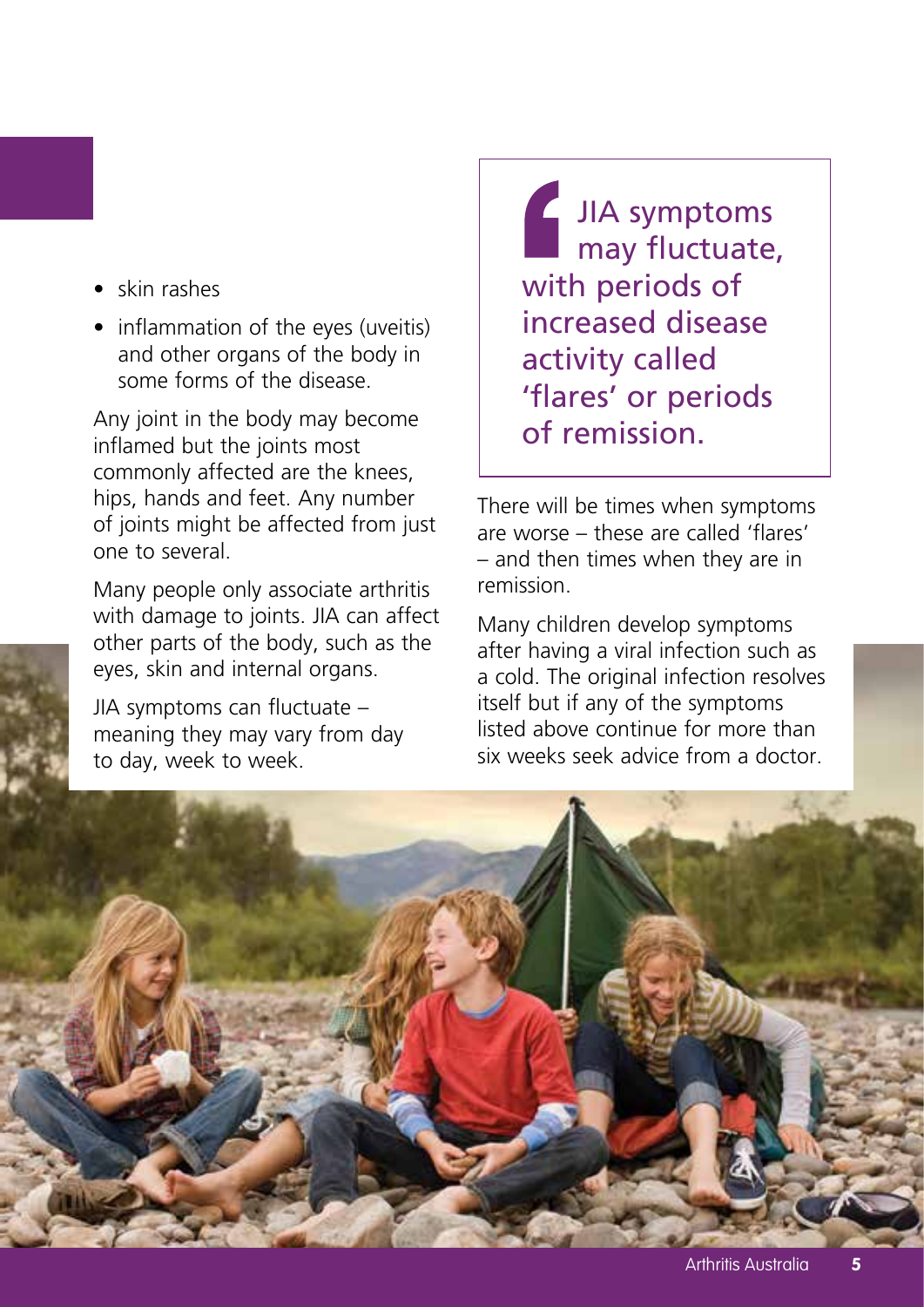#### **What causes JIA?**

The causes of arthritis in children are not yet fully understood.

Research suggests that in some types of JIA genetics may be involved. However, these conditions are not regarded as hereditary (passed from parent to child). If you have one child with JIA, it does not mean that your other children will also develop the condition. Genetics are only one part of the puzzle and researchers continue to look for other factors.

Climate, diet or emotional factors do not appear to play a role in the development of arthritis in children.

We do know that IIA is an autoimmune condition. This means the body's immune system (its protective mechanism against infection) starts to mistakenly attack healthy cells of the body. This happens for reasons we don't yet understand, possibly after being triggered by a virus or bacterial infection. The immune system fails to 'turn off' when the infection has been cleared producing ongoing joint inflammation called JIA.

The immune system mistakenly attacks cells in the connective tissues, including the lining of the joints (synovium). JIA can also affect connective tissues in other parts of the body.

JIA is not an infectious condition so it cannot be spread from one child to another.

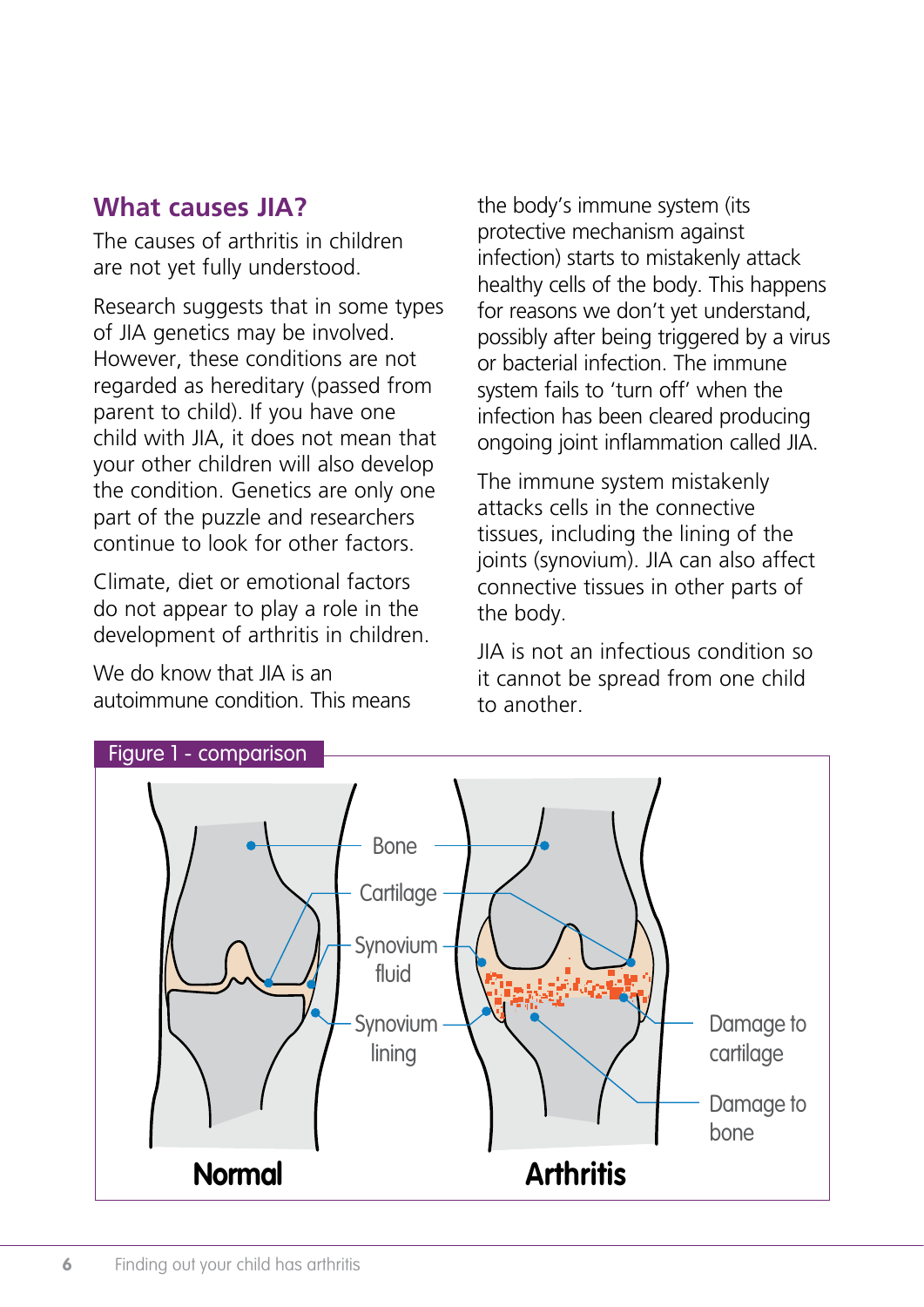While the cause of JIA is still unknown, there is nothing that you did to cause it or could have done to prevent your child developing it.

#### **How is JIA diagnosed?**

There is no single test to diagnose JIA. Instead, it involves a number of steps. These may include:

- detailed health and medical histories of the child and their biologically related family members (where known)
- physical examination of affected joint/s
- laboratory tests e.g. blood tests (see next page)
- other tests such as X-rays, ultrasound and/or scans of the joints
- eye tests.

The results of these tests will help in confirming a diagnosis of JIA, or rule out any other possible causes for the symptoms your child is experiencing.

Sometimes all of the test results will be normal. This does not necessarily mean your child does not have JIA – it just means that the tests will need to be repeated, possibly when your child has symptoms.

Ongoing testing will also help the doctor look for changes in your child's symptoms/condition over time and to make adjustments to their treatment/s as necessary.

If your doctor suspects JIA, your child should be referred to a rheumatologist (ideally a paediatric rheumatologist who specialises in children with arthritis) who would confirm the diagnosis and start treatment.

Reaching a diagnosis can take time due to the fluctuating nature of the condition. The 'waiting period' can be a very anxious and frustrating time. These feelings are understandable, but it is important to keep on with the process until the diagnosis is made.

Once JIA is diagnosed, your child can be started on treatment to manage symptoms and to reduce potential damage.

Remember, diagnosis is the important first step in addressing your child's health needs.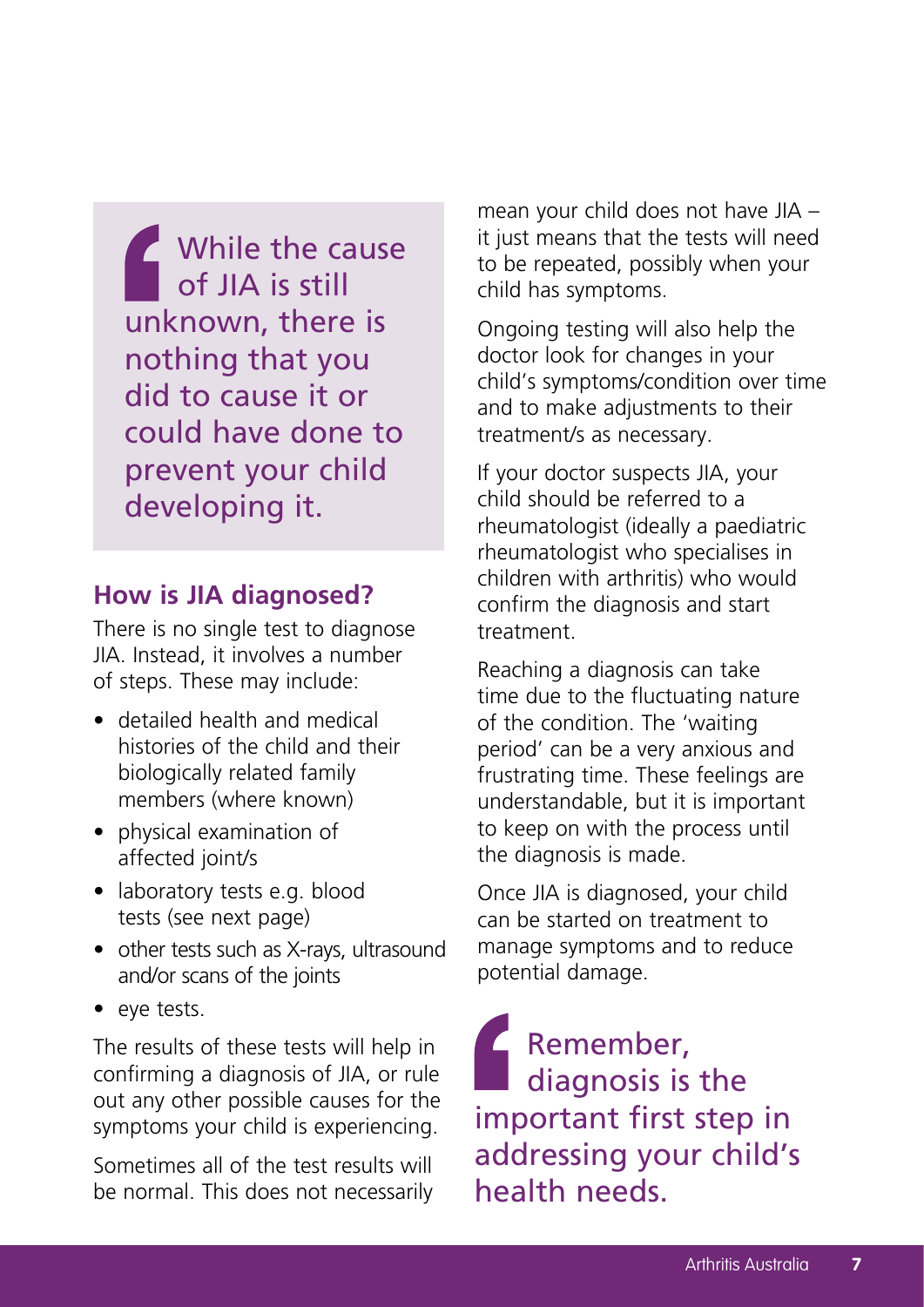## **Medical tests**

Your child will be asked to have a number of tests, both for diagnosis and for the ongoing management of their arthritis.

Some of the more common tests include:

- FBC full blood count. A blood test to check for anything abnormal that might be important in managing the illness.
- RF rheumatoid factor. An antibody detected by a blood test. This is an indicator of the type of JIA your child has.
- ESR erythrocyte sedimentation rate. A blood test that detects how much inflammation there is in the body.
- CRP C-reactive protein. This is also a test that detects inflammation.
- ANA antinuclear antibody. This test is used to do two things. It helps identify the type of arthritis your child has and it is an important indicator for your child's risk of developing eye problems.
- HLA-B27 A blood test that helps to determine the type of arthritis that your child may have.
- X-ray Takes pictures of your child's joints to see any damage and how they change with time.
- MRI or CT scans. They do much the same as X-rays but in greater detail. They can also show changes in non-bone structures around the joints (like ligaments and tendons).

Medical tests can be daunting for you and your child. However these tests are routine and will assist with both diagnosis and effective ongoing management of your child's condition.

## **The different types of JIA**

There are five main types of JIA, each with its own specific set of symptoms. These main types are:

#### **1. Oligoarthritis:**

(from 'oligo' meaning few)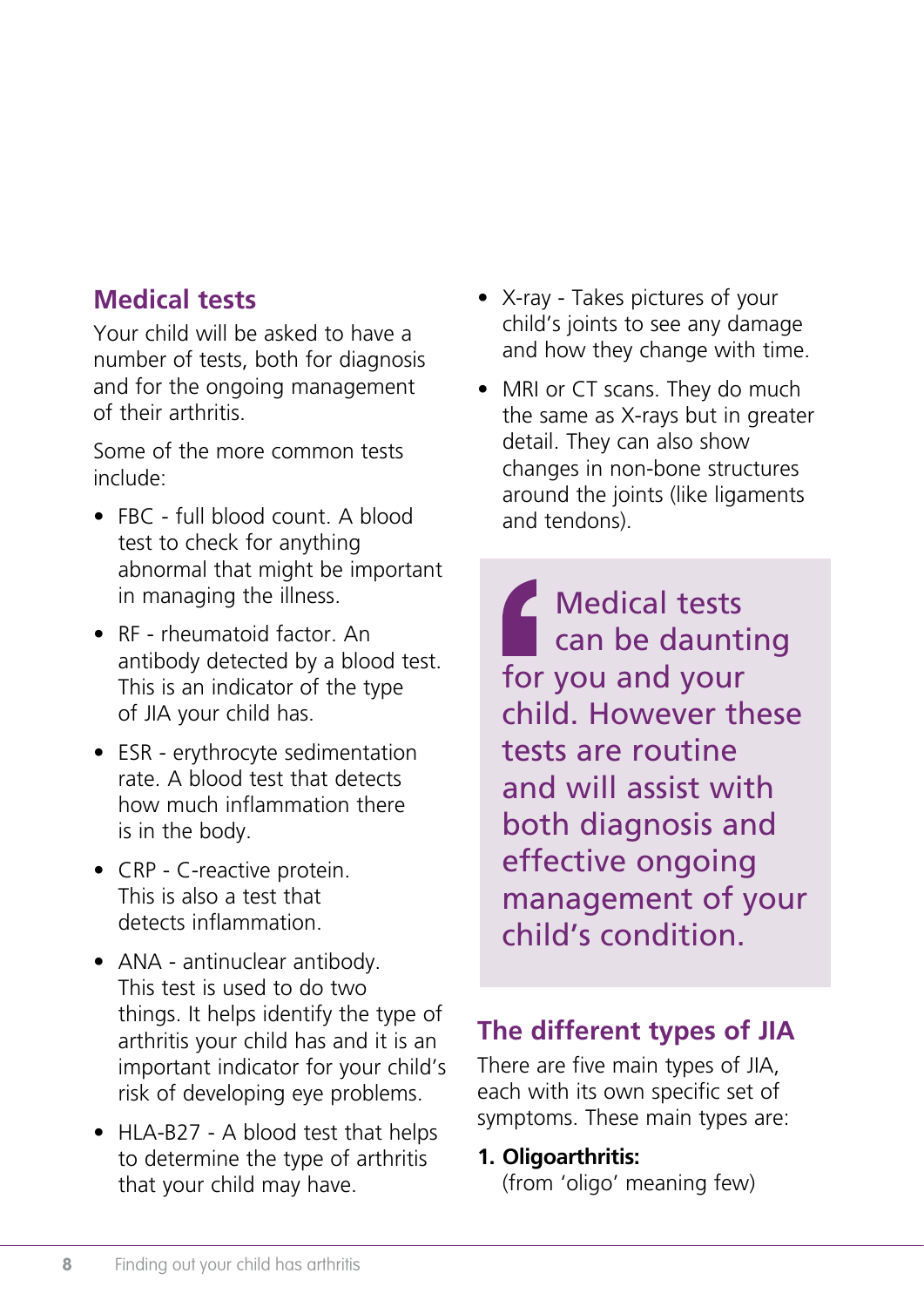

- Symptoms include joint swelling and pain, with four joints or less affected.
- It usually affects large joints such as the knees and ankles, and typically does not affect the same joints on both sides of the body.
- There is a risk of developing uveitis (inflammation of the eye).
- The child's general health is not normally affected.

This is the most common type of JIA, affecting 50-60% of children. It often begins in young children (under 5 years) and is more common in girls.

Fortunately, oligoarthritis is often mild and is the most likely type to go away leaving little or no joint damage. Uneven growth may occur when arthritis affects joints on one side of the body more than the other. Approximately a quarter of children with oligoarthritis will go on to have extended oligoarthritis, meaning more joints become inflamed after six months and they have a higher risk of joint damage.

#### **2. Polyarticular:**  (from 'poly' meaning many)

- Symptoms include inflammation of many joints, affecting the same joints on each side of the body including fingers, toes, wrists, ankles, hips, knees, neck and jaw.
- Onset of symptoms may be sudden and typically the child feels unwell, tired, listless and may develop a slight fever.
- Affects between 20-30% of children with JIA and is more common in girls.

This type is divided into two groups, depending on whether the test for rheumatoid factor (RF) is negative or positive:

- RF negative (RF-): most children with polyarticular JIA are RF negative.
- RF positive (RF+): a small number of children are RF positive (RF+), often teenage girls. It is sometimes thought of as early onset of adult rheumatoid arthritis.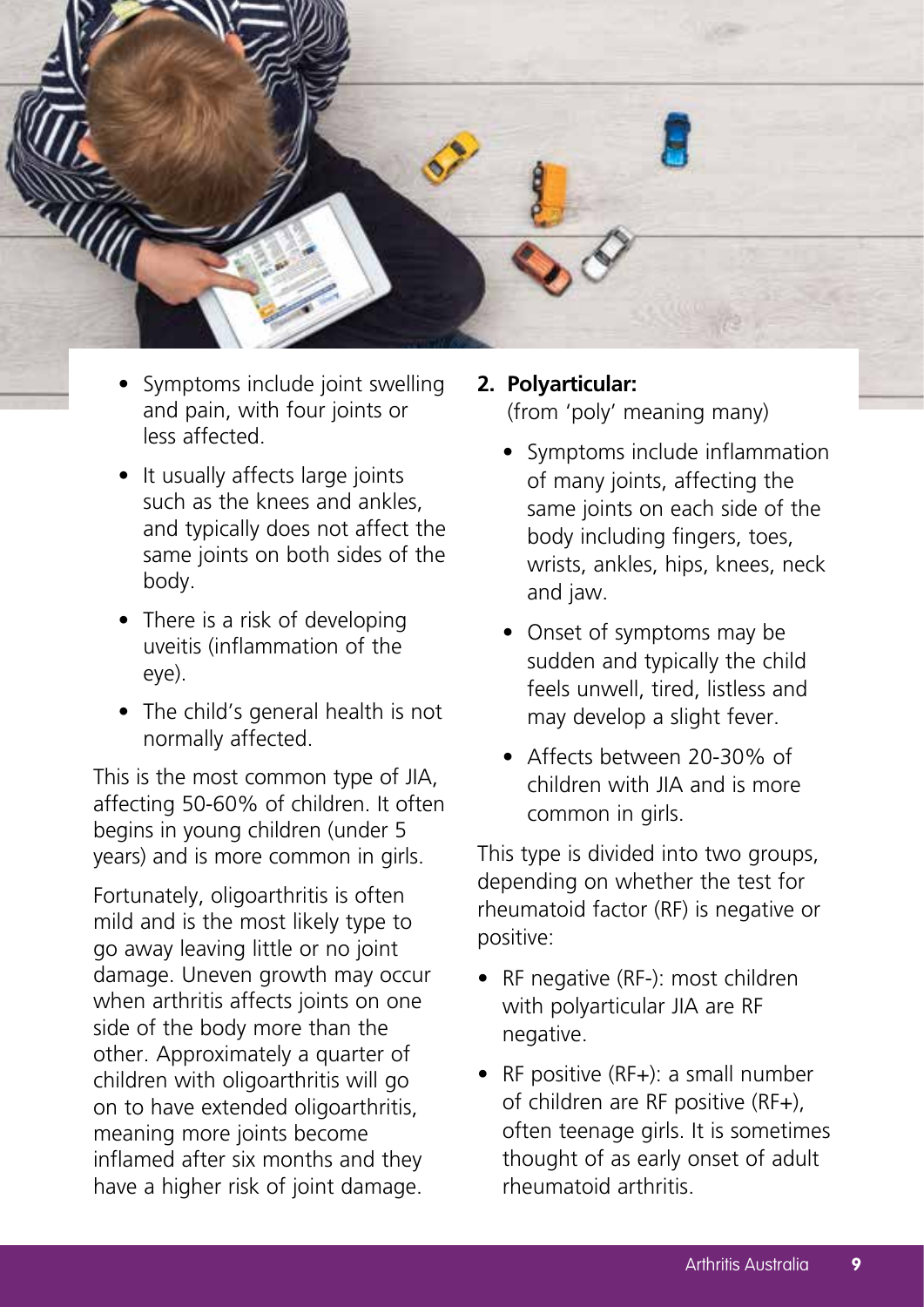

#### **3. Systemic onset JIA:**

This is the least common type of JIA. The early symptoms appear as a general illness involving:

- fevers that occur once or twice a day
- pink-coloured rash anywhere on the body, which comes and goes
- swollen glands in the armpits, neck and groin
- feeling tired with widespread aches and pains, although swollen joints may not appear for several weeks.

Sometimes it may cause inflammation of the liver and spleen, and very occasionally the covering of the heart (pericarditis). These early symptoms of JIA have also been called 'Still's

disease', named after Dr George Frederick Still who identified the condition.

It can be confused with other childhood illnesses such as measles or glandular fever.

#### **4. Enthesitis-related arthritis** (ERA)

Enthesitis refers to inflammation of the ligaments and tendons, which are attached to bones. This type  $of \mathsf{IIA}$ 

- causes pain and inflammation in the tendons and tissues around the joints rather than in the joints themselves
- most commonly affects the spine. heel, hips, knees, and ankles
- is linked with an increased risk of acute uveitis, an inflammation of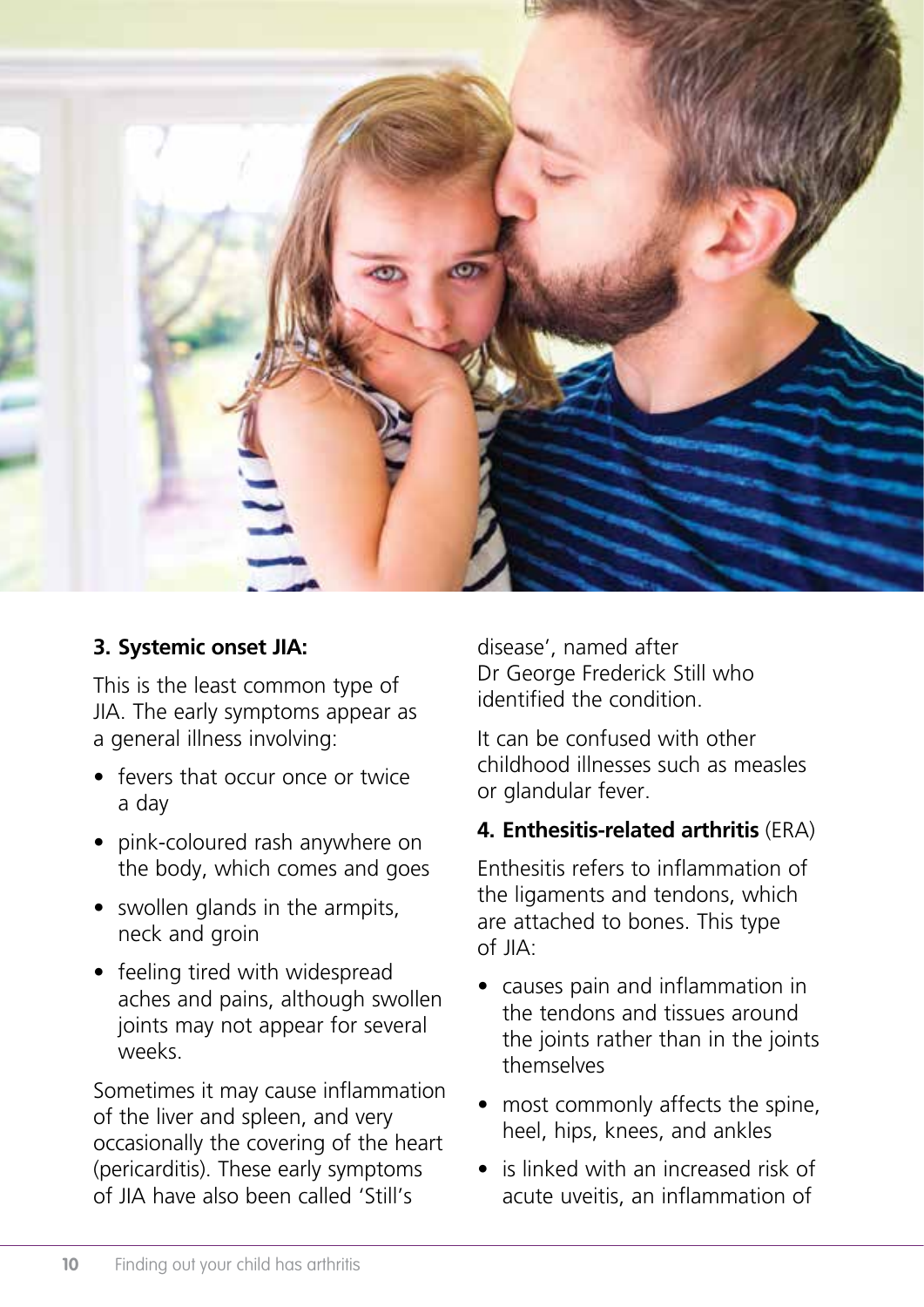Your child's diagnosis will depend on which symptoms they experience, as well as the number of joints affected during the first six months of the disease.

the eye that causes it to become red, painful and sensitive to light

- is associated with the genetic marker called HLA-B27, detected by a blood test. HLA-B27 can also be found in people who do not have any form of arthritis
- may also be called juvenile spondylitis, juvenile spondylarthropathy, or seronegative-enthesopathyarthropathy syndrome.

#### **5. Psoriatic arthritis:**

The symptoms of psoriatic arthritis include joint pain in any number of joints. In addition this form of JIA also involves the skin. This is usually seen as patches of scaly skin, called psoriasis. These may affect large areas of the body and/or along the scalp-line, behind the ears or knees, on the eyelids or in the belly button.

The skin symptoms can appear before or well after the joint

symptoms develop, which may mean your child is initially diagnosed with a different type of JIA.

Psoriatic arthritis will typically only be diagnosed when both the rash and joint pain are present although the doctor may suspect this type of arthritis, and look closely at your child's fingernails and toenails for early signs, if close family members have psoriasis.

Like other forms of JIA, there is a risk of developing uveitis (eye inflammation).

### **What is the outlook for your child?**

Every child's JIA is different and responds differently to treatment. It is very difficult to predict how long JIA will last, its severity or how often it might swing between being almost symptom-free to quite disabling.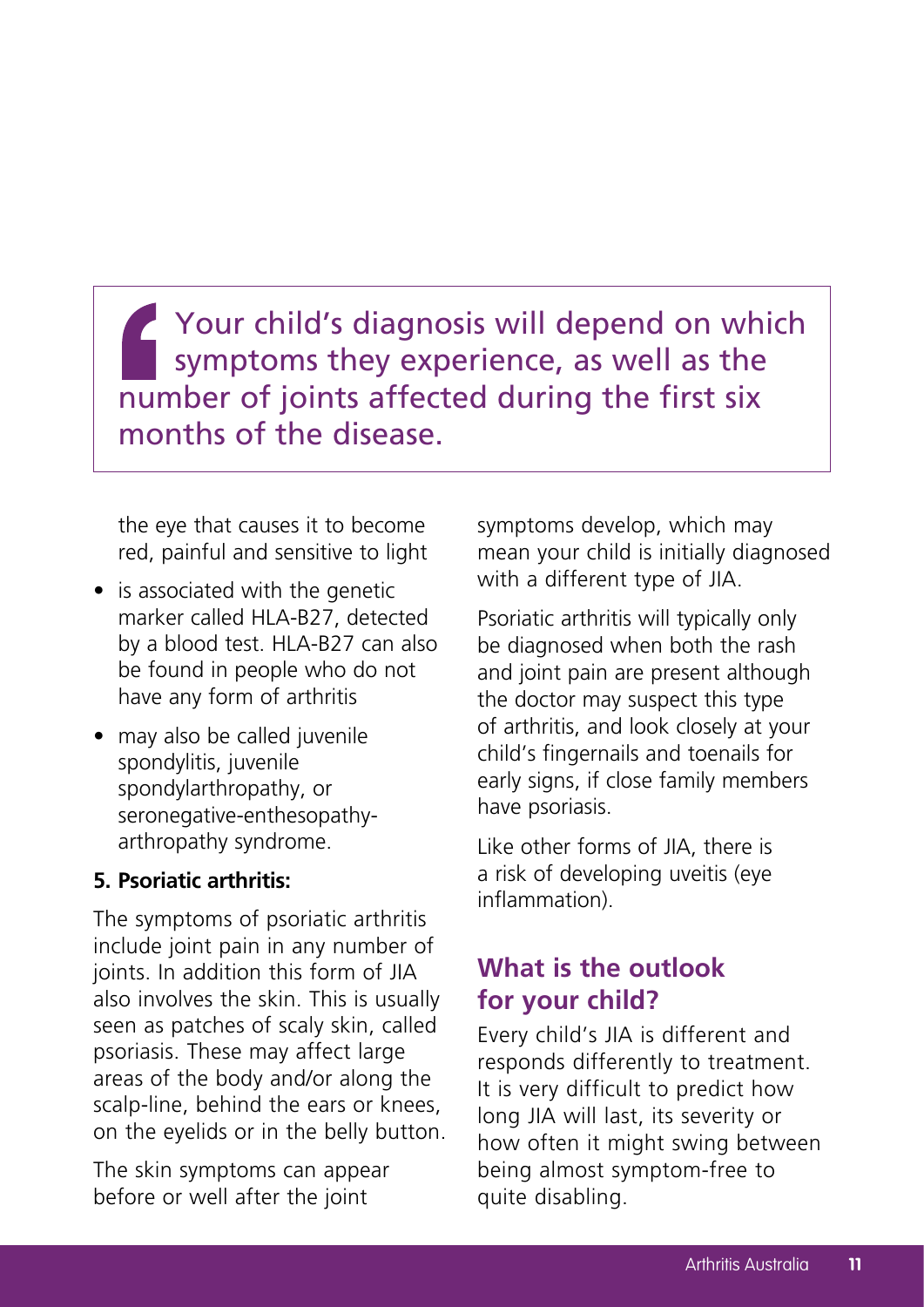The treatments for JIA are constantly improving and the good news is that many children with JIA who receive early diagnosis and good treatment, both during and between flares, will grow up without any lasting effects of their arthritis.

There is still no cure for JIA but many children go into remission, meaning symptoms disappear for long periods, sometimes forever.

For some, JIA can cause longerterm problems, especially if they do not receive early diagnosis and treatment.

Arthritis-affected joints that are not kept mobile can stiffen into abnormal positions and then will no longer work properly. This can also lead to joint damage and severely restrict your child's ability to do most normal daily activities for the rest of their life. With the improvements in treatment options for young people with JIA, this is much less frequent than in times gone by.

Some children with JIA may need to continue taking the medicines to control their arthritis into adulthood. Some will be able to do so intermittently but some will need to do so all the time.



The outlook for children with JIA is usually very positive. The good news is that most children with JIA will not have active symptoms by the time they become adults.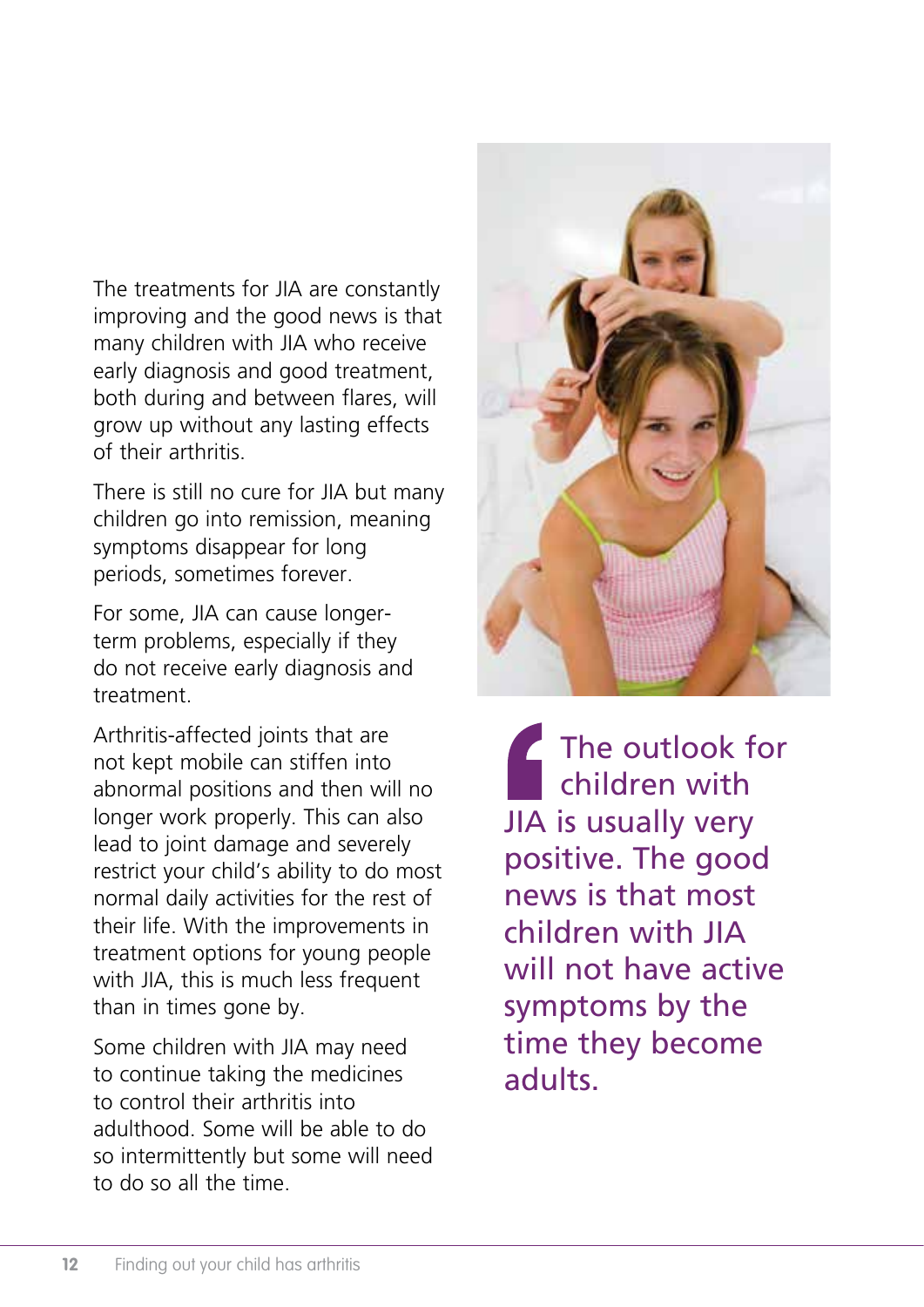## How is JIA managed?

Management of your child's JIA will require a multi-faceted approach. It will need to target the underlying disease process, any presenting symptoms and focus on their growth and development.

Early diagnosis and active, long-term management provides the best chance for positive outcomes for the child with arthritis.

Management of JIA will be specific to each child, depending upon:

- which type of JIA they have
- how/where it is affecting them – how many joints, which joints, which non-joint symptoms eg uveitis (eye inflammation) are present
- how active the condition is – whether it is 'flaring' or in remission
- how well the child tolerates and responds to the medicines prescribed to treat the condition and other management interventions.

The management of your child's JIA will need to be monitored closely

and changes made to their treatment plan from time to time to be responsive to any issues as they arise.

Any management plan for children with IIA will need to be multifaceted.

It will involve medical and physical therapies and need to ensure that all aspects of the child's health, growth and development are monitored.

Medical management of the condition will require medicines that are targeted at working on the underlying disease process (even if the child is seemingly symptom free, they may still have underlying disease activity that needs to be treated.)

There will also need to be ongoing management that responds to presenting symptoms of the condition - during periods of disease 'flare'. Good overall care, during and between disease flares, can minimise the effects of the condition and help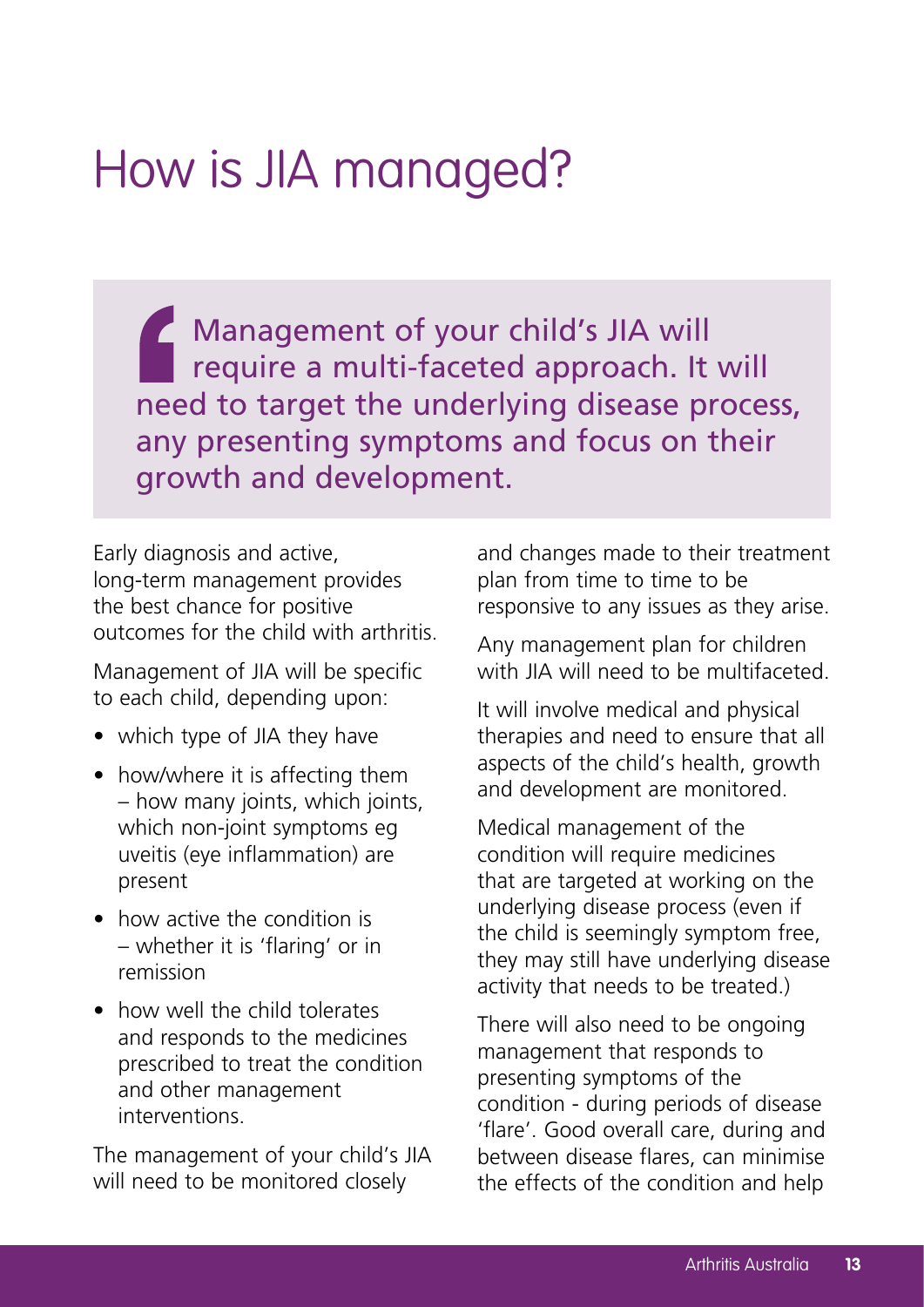to keep your child's life as 'normal' as possible, now and in the future.

Remember, your child's body is still growing so they need to do the things that all children do to grow big and strong such as exercise, have a healthy diet and lots of fresh air and sunshine. Like all children, they also need lots of fun and laughter.

### **Who can help to manage your child's JIA?**

To achieve the best possible health outcomes, the management of your child's IIA will involve a team effort over a long period of time.

It is important that you and your child are at the centre of the care team, involved in all aspects of health management and decisionmaking. This means having open, honest discussions with team members and asking any questions that you have along the way.

Depending on the child's individual needs, the team may include:

- Rheumatologist (paediatric rheumatologist if available)
- Paediatrician
- General practitioner (GP)
- Rheumatology nurse (if available)
- Physiotherapist
- Occupational therapist (OT)
- Ophthalmologist (specialist eye doctor)
- Podiatrist, Orthotist
- Dentist
- Pharmacist
- Child psychologists/Counsellors/ Play therapists/Social workers
- Teachers and school support staff
- Other family members siblings, grandparents and carers.

If JIA is suspected, your child is likely be referred to a rheumatologist (possibly a specialist in paediatric arthritis if available) who would confirm the diagnosis, discuss treatment options with you and start your child on therapy.

The rheumatologist can then make sure that your child receives the best treatment to manage symptoms and reduce damage by targeting the underlying inflammation. Remember, if you feel it is needed, you can seek a second opinion by asking your GP for another referral.

If you are not able to access a rheumatologist (some rural and regional areas do not have these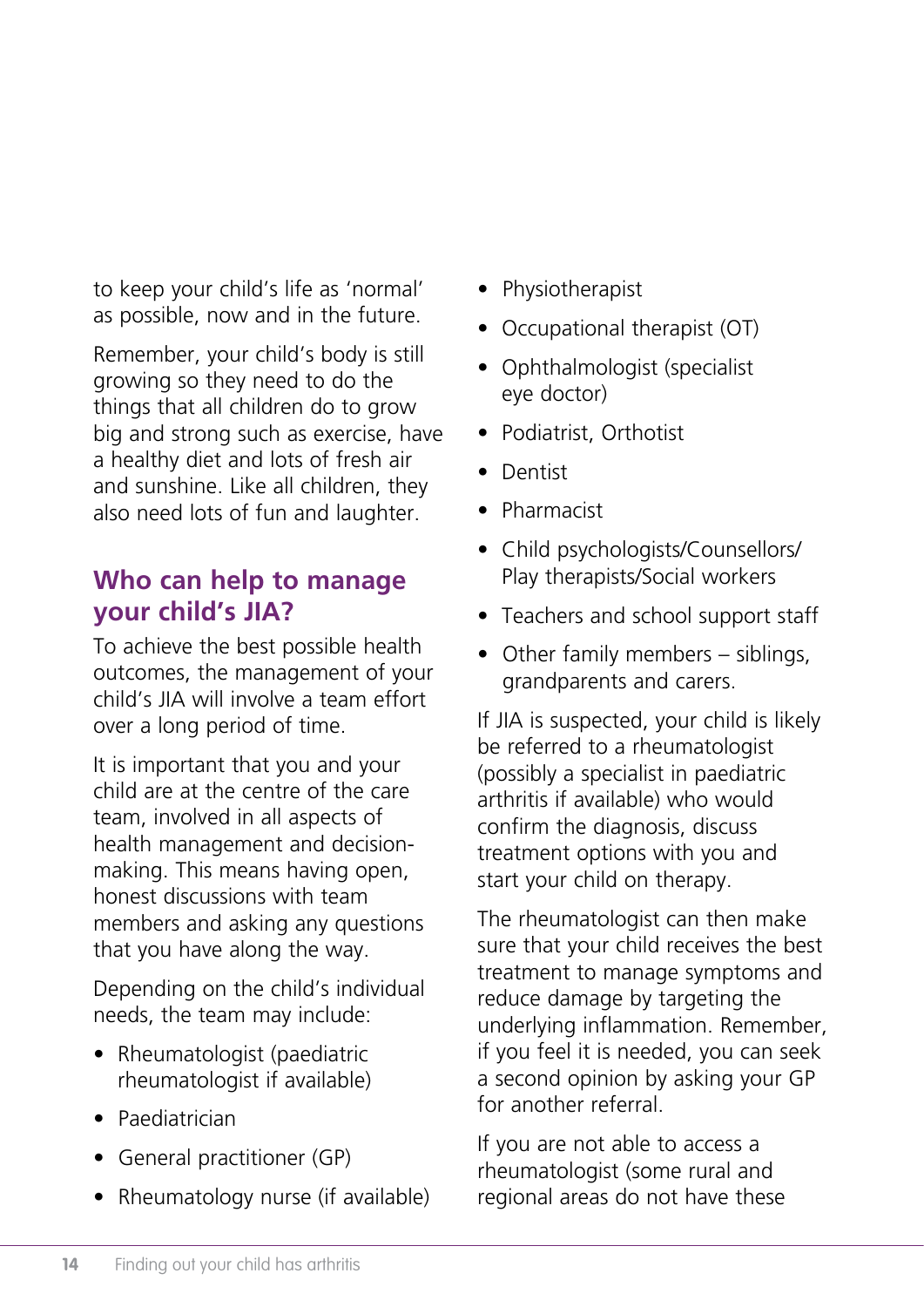The make-up of your child's team will depend on their type of JIA, how active the disease is, presenting symptoms and how the illness is impacting on their health, growth, educational needs and emotional & social well-being.

medical specialists), your child may be referred to a paediatrician (doctor who specialises in diseases of children).

It is important that your child is supported to be as physically active as possible. Exercise will help to strengthen muscles, keep the joints flexible and encourage normal limb function and skeletal development.

A physiotherapist can play a key role in keeping your child as mobile and independent as possible by recommending exercises and/or providing physical treatments. You can request a referral for your child to see a physiotherapist.

You should also ensure that your child has regular eye examinations with an ophthalmologist, as uveitis (inflammation of parts of the eye)

is one of the symptoms of some types of JIA and can be present without your child having noticeable symptoms. If chronic uveitis isn't treated it can lead to permanent vision loss. Uveitis is treated with special eye drops or other medications.

Dental health is also very important so ensure that your child has regular checks with their dentist and that the dentist is aware that the child has JIA. Increased inflammation in the body can cause problems and sore hands may not be able to brush teeth as well as necessary.

An occupational therapist can assist with ensuring that your child has any aids and/or equipment they need. They will also be able to advise on how to overcome any issues that your child has with school.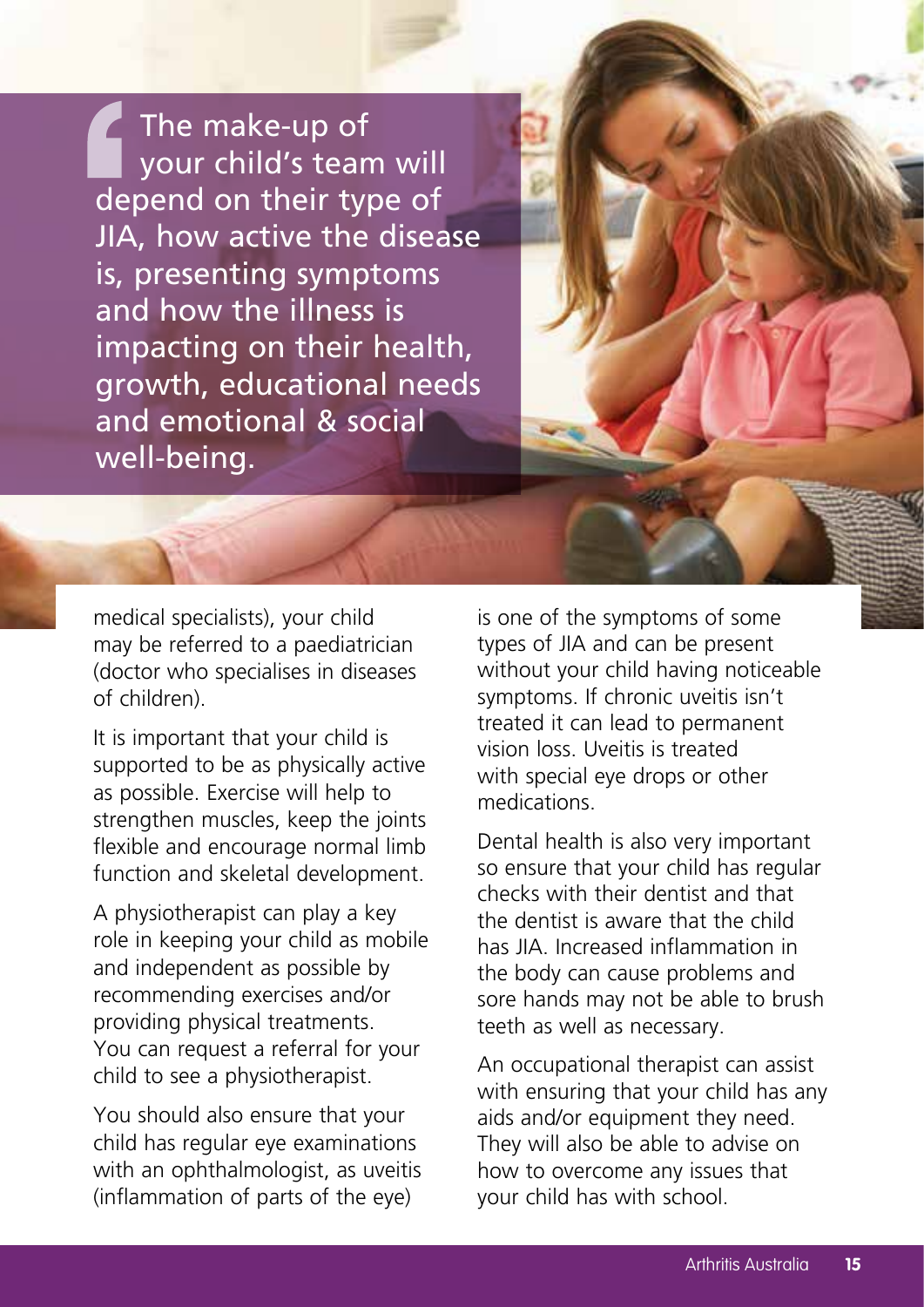Developing a relationship with members of the health care team is vitally important. Remember that you know your child best and this information will be invaluable for members of the health care team.

Sometimes children with JIA will benefit from having a tailor-made splint. Splints are made of plastic which is moulded around your child's arm or leg. Resting splints worn at night hold the joint in a good position. This helps with the shape or alignment of the joint and prevents deformities. Splints worn in the day are called working splints, and these support a painful joint so your child can stay active for longer.

Some children may need splints for a period but long-term use is rare nowadays.

Orthotics in the shoes may also be important to support foot alignment and/or strain on other leg joints. They will need modification as the child grows and alignment and function improve. If one leg is longer than the other because of arthritis affecting one leg, a heel raise or shoe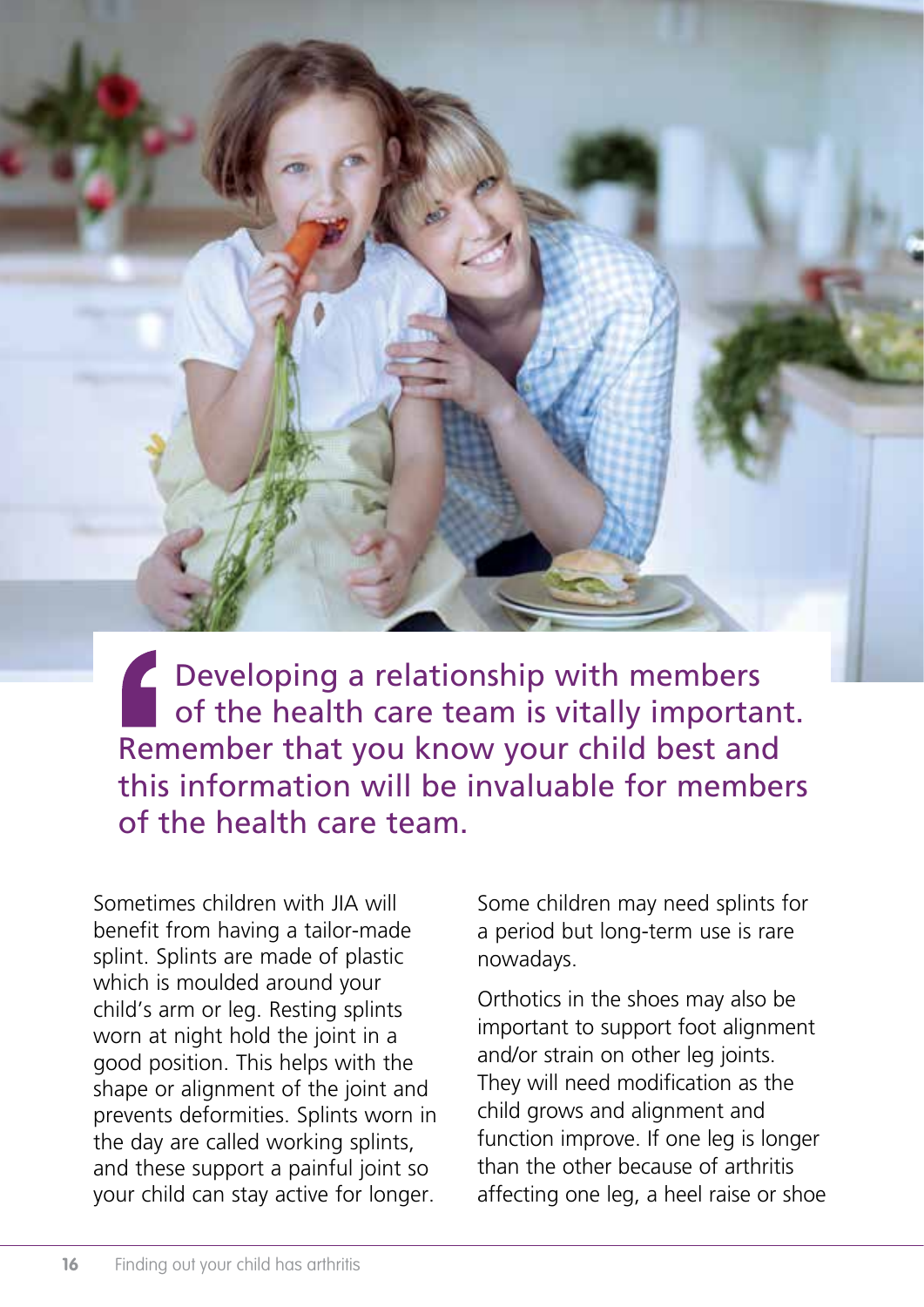raise may be important to correct alignment of the pelvis and back and prevent problems in the future.

Consultations, medicines and equipment can come at a cost. Be sure to ask about costs associated with interventions when they are being suggested. If you are having difficulty paying for things, speak to your child's team about eligibility for subsidised services or other entitlements.

Every child with JIA is different and will need individual assessment, treatment and monitoring from members of the health care team. Be sure to mention the things that your child wants to do, any goals that they may have so that the care team can offer assistance in reaching these goals.

Every child with JIA is different and will need individual assessment, treatment and monitoring from members of the health care team.

#### **What are the aims of treatment in JIA?**

There are many different treatments available for JIA. What works for one child may not work for another and finding the right treatment for your child can involve a process of trial and error. While this can be frustrating for all involved, it is important that you stick with the process to ensure that your child gets the best possible treatment for their particular type of arthritis.

The overall treatments used for JIA aim to:

- prevent or slow damage to joints and/or progression of the illness
- reduce symptoms including inflammation, stiffness and pain
- assist your child's normal growth and development, and ensure that they are able to get back to their usual activities and lead the most normal life possible.

Medicines will play a major role in the management of JIA. As a parent you may feel anxious about the prospect of your child taking these medicines. This is natural and understandable but they are very necessary for the best long-term outcomes for your child.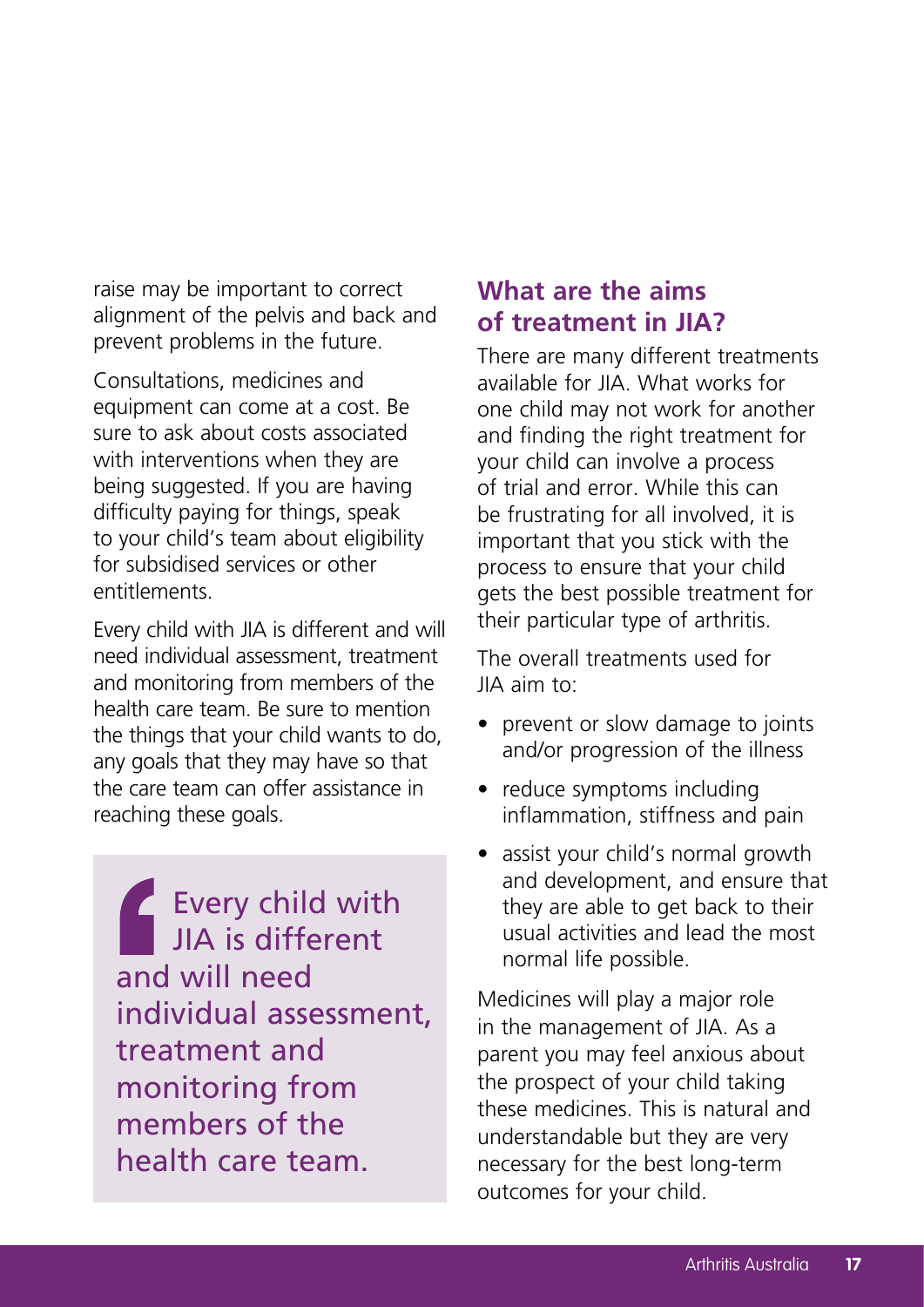It is important that you have the opportunity to discuss any worries or questions that you have about the medicines with the prescribing doctor.

Your child may not want to take these medicines, particularly if they feel that their symptoms have improved. However, many of the medicines used today not only reduce the symptoms but also slow the progress of the condition by targeting underlying inflammation, so long-term compliance with therapy is essential.

For these medicines to be effective, it is important that they are taken exactly as your child's doctor prescribes. Many of them will need to be taken long term, continuing

even when the child's symptoms improve so that they maintain the improvement and lessen the risk of permanent damage to the joints and other parts of the body.

While your child is taking JIA medicines, the doctors will be closely watching for disease progression and any side effects. To make sure that any potential problems are detected and rectified as early as possible, your child will need to have regular tests, such as blood tests.

**Medicines are** a major part of the treatment of JIA and your child may need to take more than one type of medicine.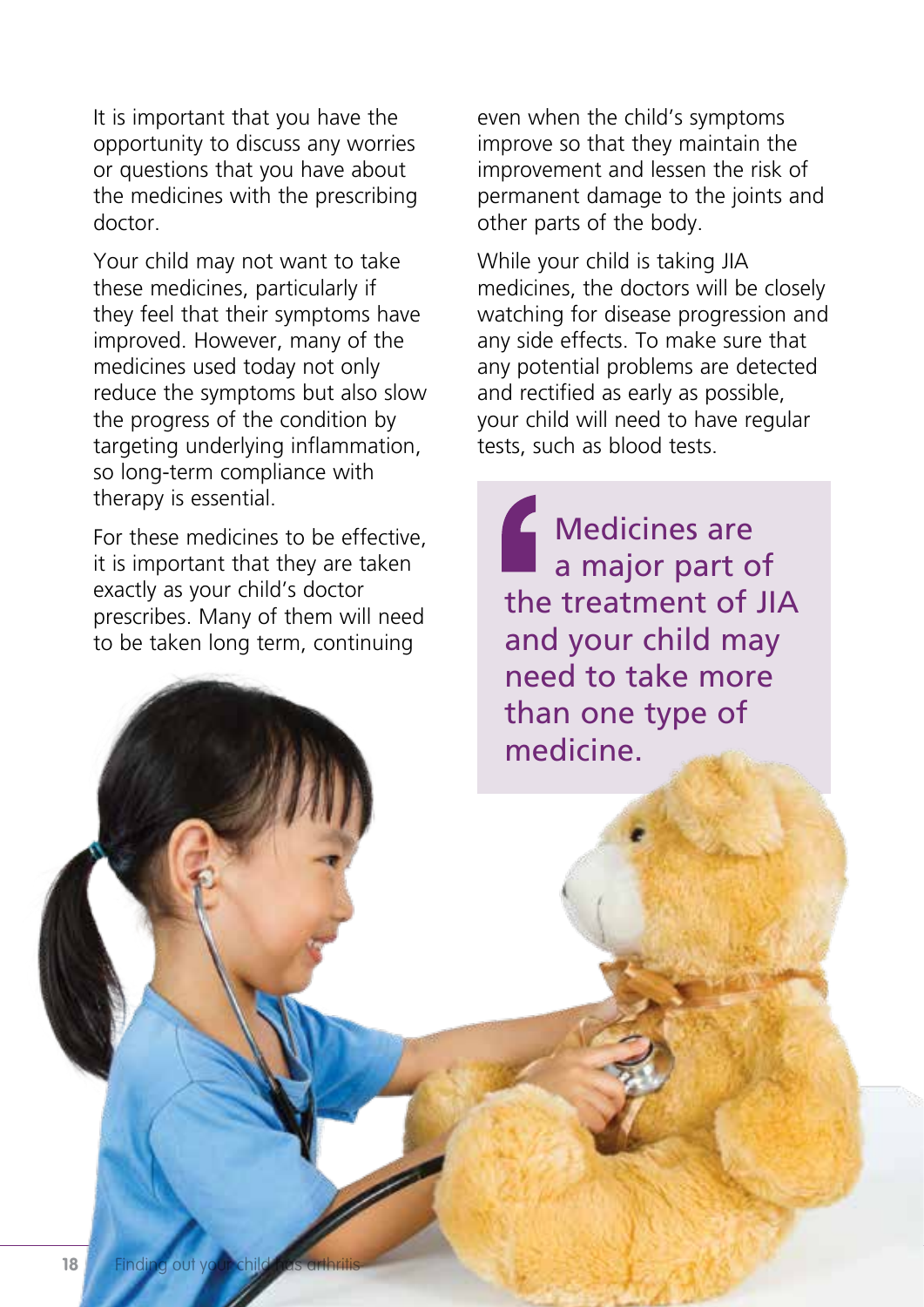

### **What types of medicines are used to treat JIA?**

The most common types of medicines used to treat JIA are:

#### **Pain relievers (analgesics)**

Analgesics are medicines that can relieve mild to severe pain. They work by blocking pain signals from being sent to the brain or by preventing the brain from receiving or working out what these signals mean.

They typically take effect within an hour of taking the dose, with each dose usually providing relief for between 4 and 6 hours. Common pain relievers for mild to moderate pain include paracetamol, codeine or combinations of these. Analgesics for milder pain are available as non-prescription (over-the-counter) brands. In the case of severe pain, your doctor will prescribe a pain relief medicine.

These medicines do not reduce the inflammation present in JIA.

#### **Non-steroidal anti-inflammatory drugs (NSAIDs)**

NSAIDs relieve both the inflammation and consequently the pain around the joint. However, NSAIDs do not slow the progression of the illness or reduce the risk of joint damage. Examples of the many NSAIDs include ibuprofen, naproxen and diclofenac.

#### **DMARDS (disease-modifying anti-rheumatic drugs)**

DMARDs can slow the progression of JIA. Although researchers don't fully understand how some DMARDs work, they believe they dampen the immune system's attack on joint tissues. Methotrexate is the most commonly used DMARD in JIA throughout the world.

DMARDs are only used if your child's JIA is not well controlled or is unlikely to be well controlled, by NSAIDs and/or joint injections alone.

DMARDs can take several weeks to reach maximum effectiveness. Providing there are no serious side effects your child will need to stay on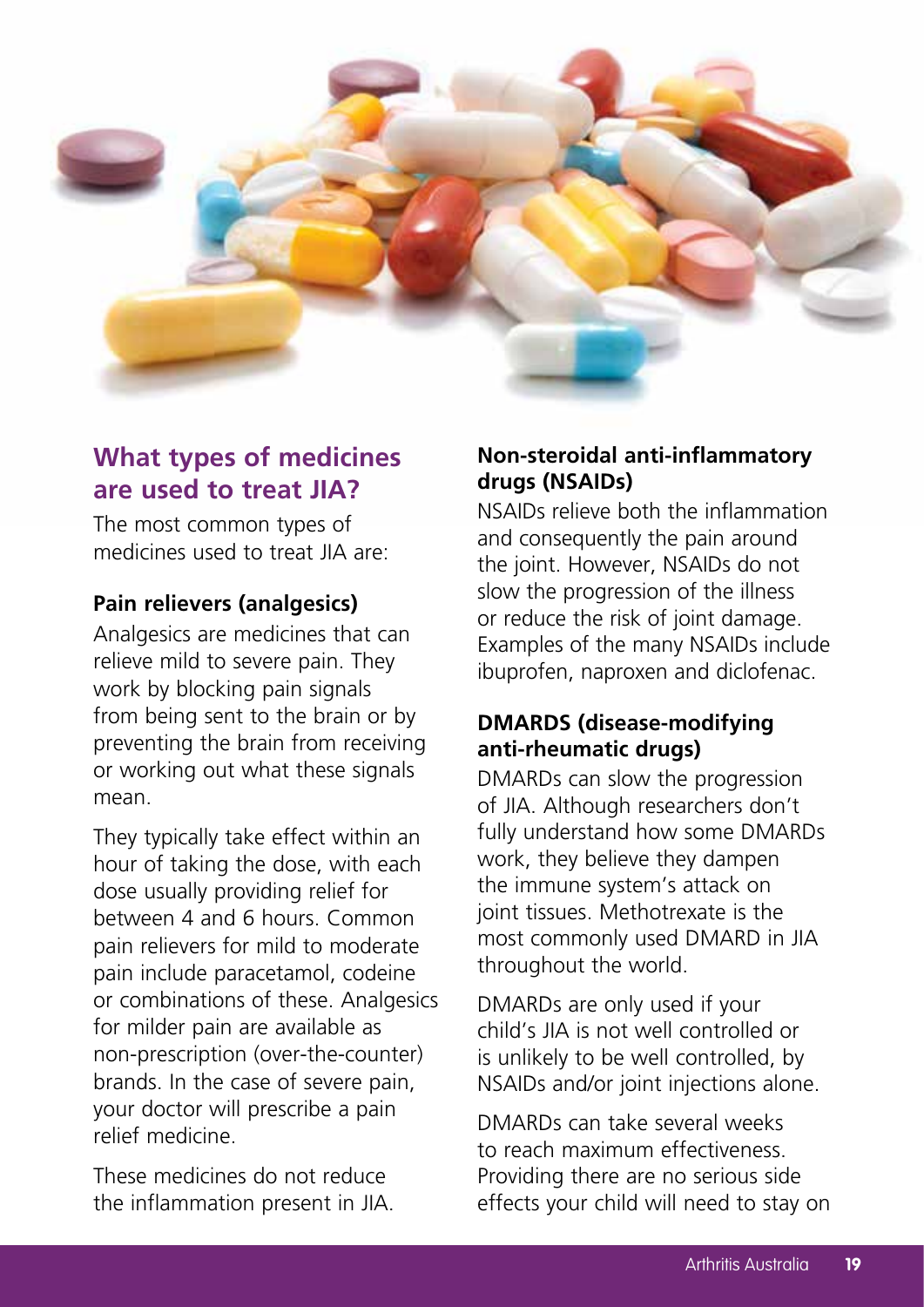the medicine at least that long before its success can be assessed.

DMARDs are given as a tablet, liquid or as an injection under the skin. Some are given every day; others are given once a week

#### **Corticosteroids**

Corticosteroids, or cortisone-like drugs, are a man-made form of naturally occurring hormones produced by the body. They can provide rapid and powerful reduction of pain and inflammation for children with arthritis.

They can be given as tablets, as eye drops, by injection into a joint or by a drip into a vein.

Steroid injections can be given into an affected joint during a flare. Most children notice that the joint is a lot less sore and inflamed with a few days after the injection, and this improvement can last for months. In younger children these injections will be done under general anaesthetic, but as they get older injections may be done under sedation (medications to help them feel relaxed and sleepy). As children approach transition to adult care, sedation will be reduced or not used at all.

Steroid tablets are prescribed at the lowest possible dose and used for short periods (for a few days to a week) to reduce the risk of side effects.

#### **Biologic DMARDs**

'Biologics' subdue the immune system by blocking natural substances called cytokines. These are substances found in excessive amounts in the blood and joints of children with JIA. The increased levels of cytokines cause inflammation, which results in the symptoms of JIA, and can lead to joint damage. By blocking particular cytokines called tumour necrosis factor (TNF), interleukin-1 or interleukin-6, biologics reduce inflammation, lessen the symptoms and help stop further joint damage.

The biologics available in Australia under the PBS scheme to treat JIA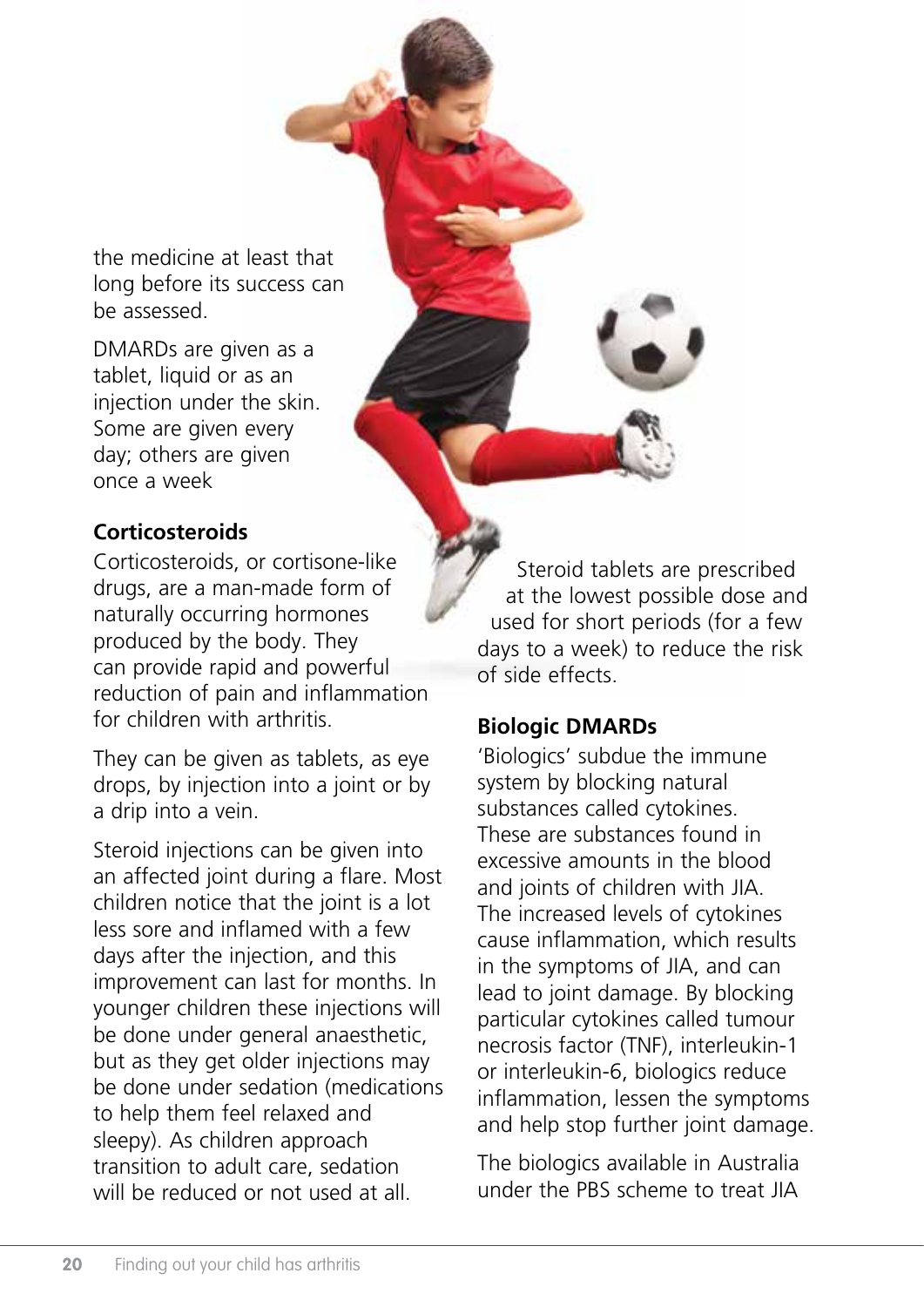include adalimumab, etanercept and tocilizumab. Anakinra and infliximab may also be prescribed occasionally.

These are given as an injection under the skin once or twice a week, fortnightly or sometimes daily, depending on which medicine has been prescribed. Some medications can also be given as an infusion into a vein by an intravenous drip every 2, 4 or 6 weeks. These medications can only be prescribed by a rheumatologist.

#### **Live vaccines**

If your child is taking methotrexate or any of the biologics, he or she should not have any LIVE vaccines. This means no rotavirus, MMR (measles, mumps, rubella), chickenpox (Varicella), BCG or Yellow Fever vaccines (among others). It may be advisable that the child has no contact with family members who have recently had any of these vaccines. If you're not sure whether a vaccine is live or not, contact your rheumatologist to check. Your child is encouraged to have all other (non-live) vaccines, including a yearly flu vaccine.

#### **What you need to know about your child's medicines**

Your child's rheumatologist/ prescribing doctor will explain the different types of medicines to you and outline the treatment plan specific to your child's needs.

For each of the medicines prescribed, your child's doctor/s should outline:

- what the medicine is called
- why it is needed, how it will benefit your child
- how it works (what does it target eg inflammation)
- how the medicine is taken (dose, frequency, method eg tablet)
- what possible side effects it may have and what to do if they occur
- what tests (if any) are needed while taking the medicine
- how long it may take to achieve maximum effect
- how long your child may need to stay on the medicine
- when and how the doctor will review the progress/effect of the medicine.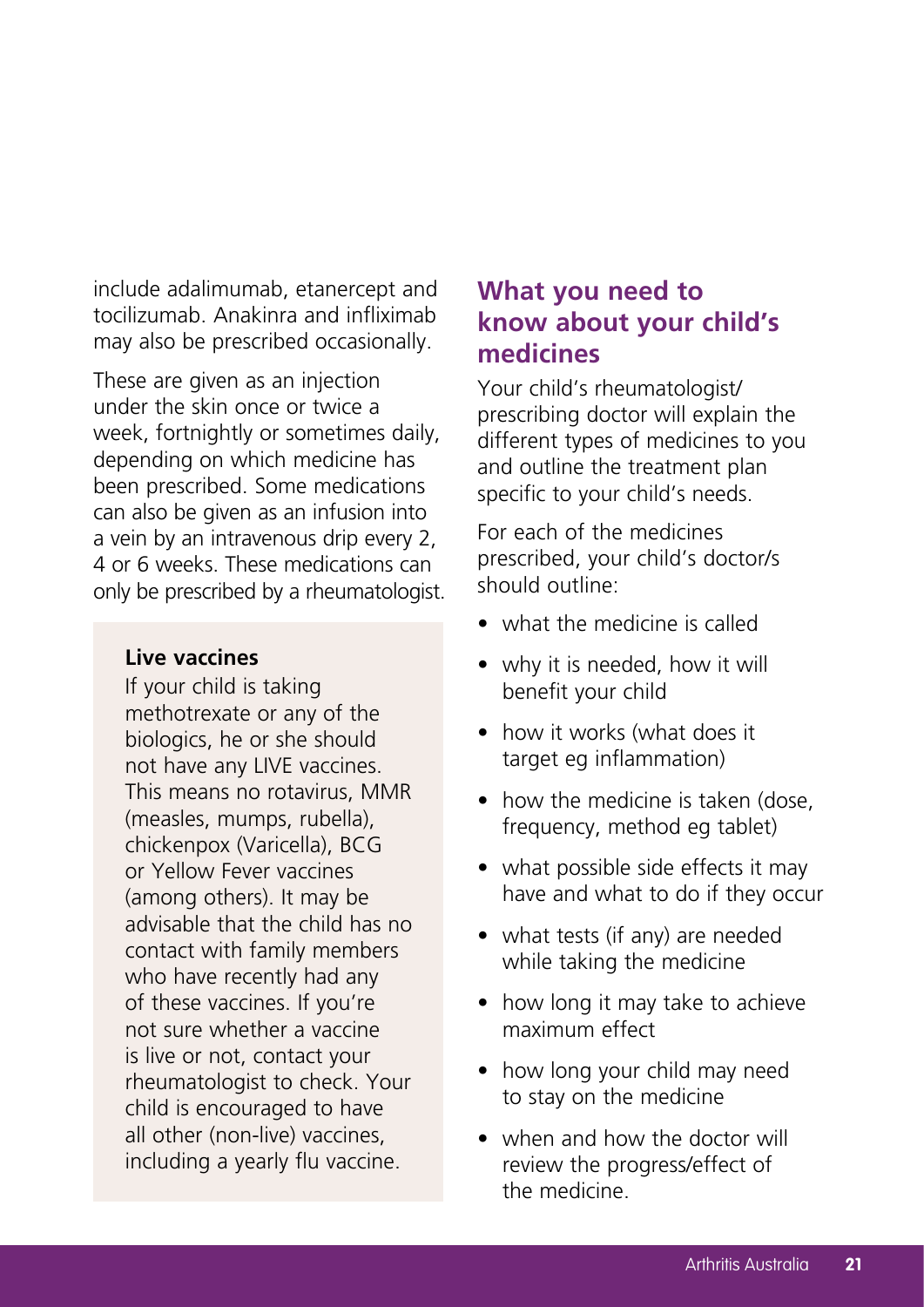If you don't feel that you have the answers to these questions or if you have other questions or concerns about the medicines your child is prescribed don't be afraid to discuss these with the doctor who prescribed the medicine or a pharmacist.

For additional information on specific medicines, see your pharmacist or go to the Australian Rheumatology Association website www.rheumatology.org.au

Medicines in JIA today not only treat symptoms but also target the underlying disease, slowing down the progression of the condition. The goal of treatment is disease remission.

## **Managing pain**

Pain is a very common symptom of JIA, even when children are on therapies that are effectively treating their underlying condition.

High levels of pain can result in children with JIA being less physically active and may reduce their participation in school, social and family activities.

It can also result in sleep disruption and poor sleep quality, which in turn can cause daytime fatigue, reduced mood and increased sensitivity to pain – essentially creating an ongoing pain cycle.

A range of interventions including medicines, use of hot and cold treatments, relaxation and distraction techniques, deep breathing, massage, gentle stretching and exercise can assist in relieving pain.

Children with sore joints may be reticent to move but staying in one position for too long, including lying down or resting, can cause pain so children should be encouraged to move regularly to alleviate stiffness and pain.

As a parent, you are well placed to pick up on cues that your child is in pain, even if they can or do not articulate it. These may include the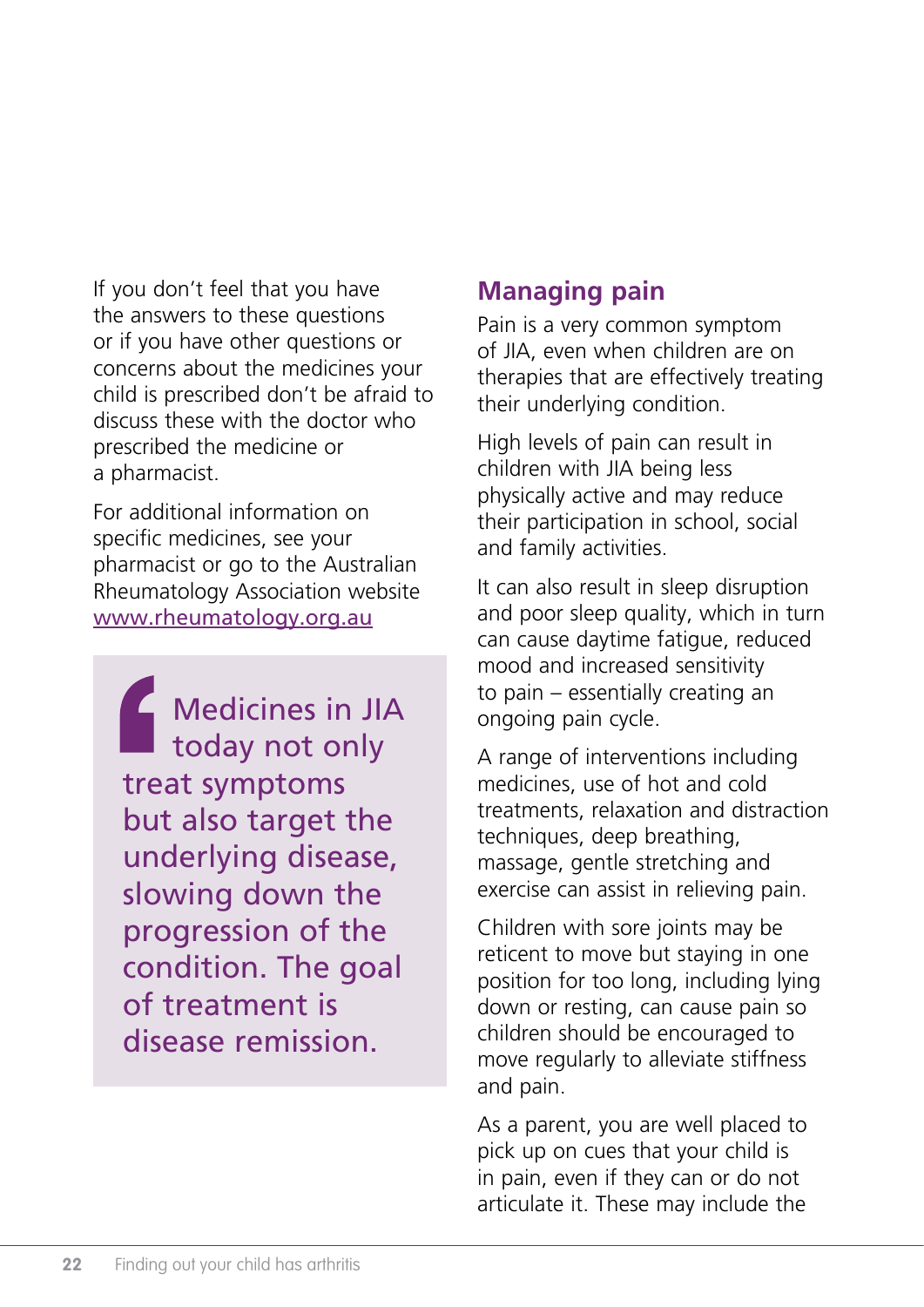Parents **play a key** role in assisting children to practise and develop selfmanagement skills and implement pain management strategies.

child becoming quiet, withdrawn or more clingy, sad or irritable, or changes in appetite, play, sleep patterns or behaviour.

Parents play a key role in assisting children to accurately describe their pain (its location, type and its intensity), communicating this to the care team and assisting the child to develop skills in self-management of their pain.

Members of the JIA healthcare team can offer suggestions and interventions that actively address your child's pain. A comprehensive, multidisciplinary approach will provide you and your child with techniques and skills aimed at limiting the impact that pain is having on your child's physical and psychological health and their social and educational development.

Pain is never pleasant however the good news about pain in JIA is that pain intensity is not necessarily proportional to joint damage.

### **Physical activity and exercise**

Physical activity is essential for good health and wellbeing in all children, and even more so for children with JIA. It assists to:

- relieve stiffness, improve joint mobility and range of movement
- maintain/enhance muscle and bone strength
- improve physical function and independence.

It is important that your child remains as active as possible, every day. This may mean finding physical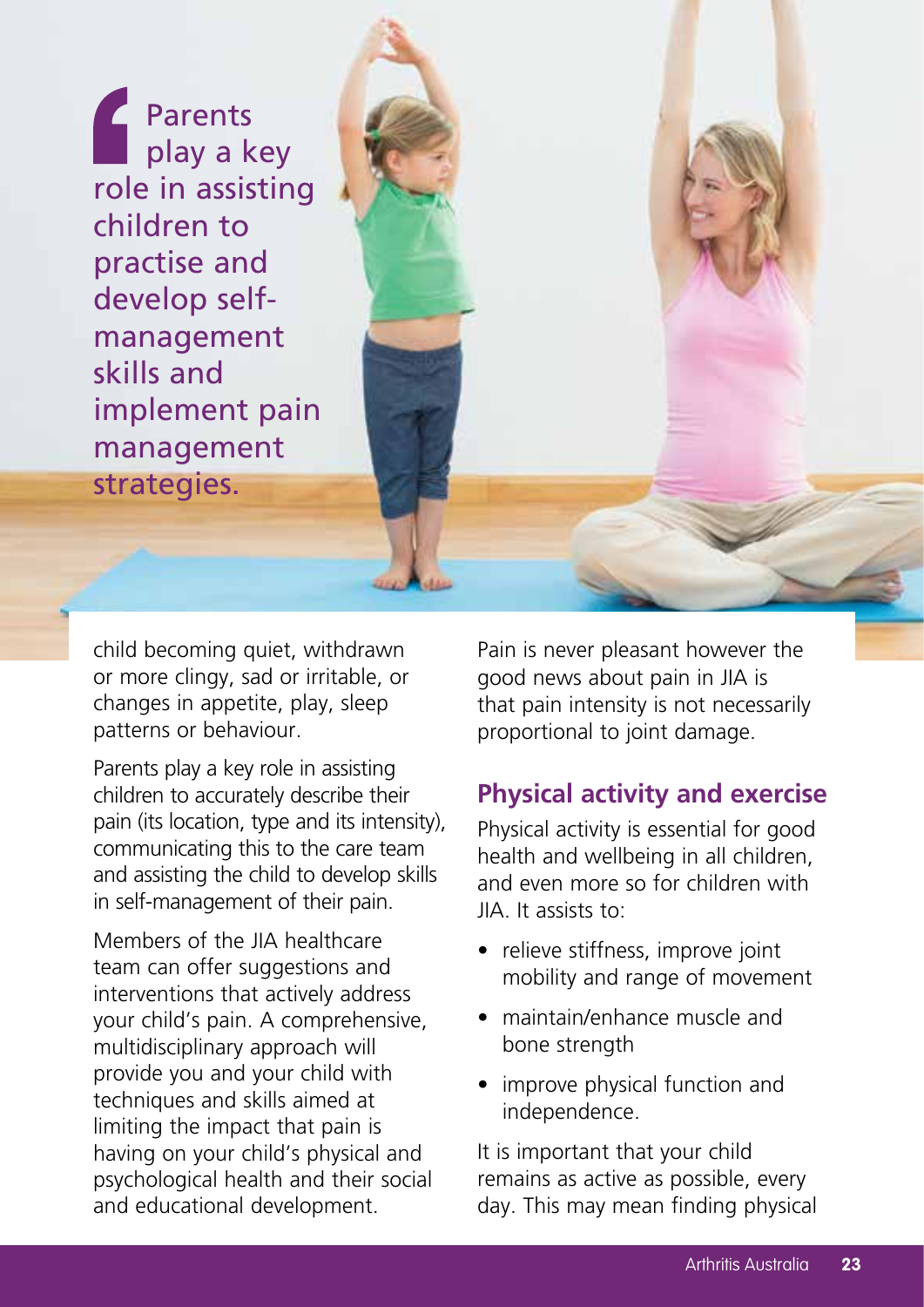activities or sports that they enjoy but that do not cause too much discomfort. Generally, non-contact sports will be best for children with JIA to reduce the risk of joint injury or damage. Low impact activities such as cycling, yoga or dance are ideal, as they do not place too much stress or strain on joints.



Ensure that sport teachers and coaches are aware of your child's condition and that they warm up and cool effectively before and after activity. Also ensure that your child wears good shoes that absorb impact and joint protectors as necessary.

In addition, your child should have an individually tailored exercise program that they do every day. Your child's physiotherapist or exercise physiologist can advise you on suitable exercises. Try to build exercises into their daily routine and make them fun – this may mean involving your child's siblings and friends or doing exercises to their favourite music.

Swimming or water based activities are also excellent as the buoyancy provided by the water takes most of the weight off the joints, and allows greater freedom of movement. Swimming can improve muscle strength, lung function and general health. Added to this, in water your child may not feel as if they are exercising. It's fun and they can do it with friends and family. Warm water pools or spas are best, as the warm water also helps muscles to relax.

Exercise has significant physical benefits for children with JIA and also boosts mood, body image and confidence.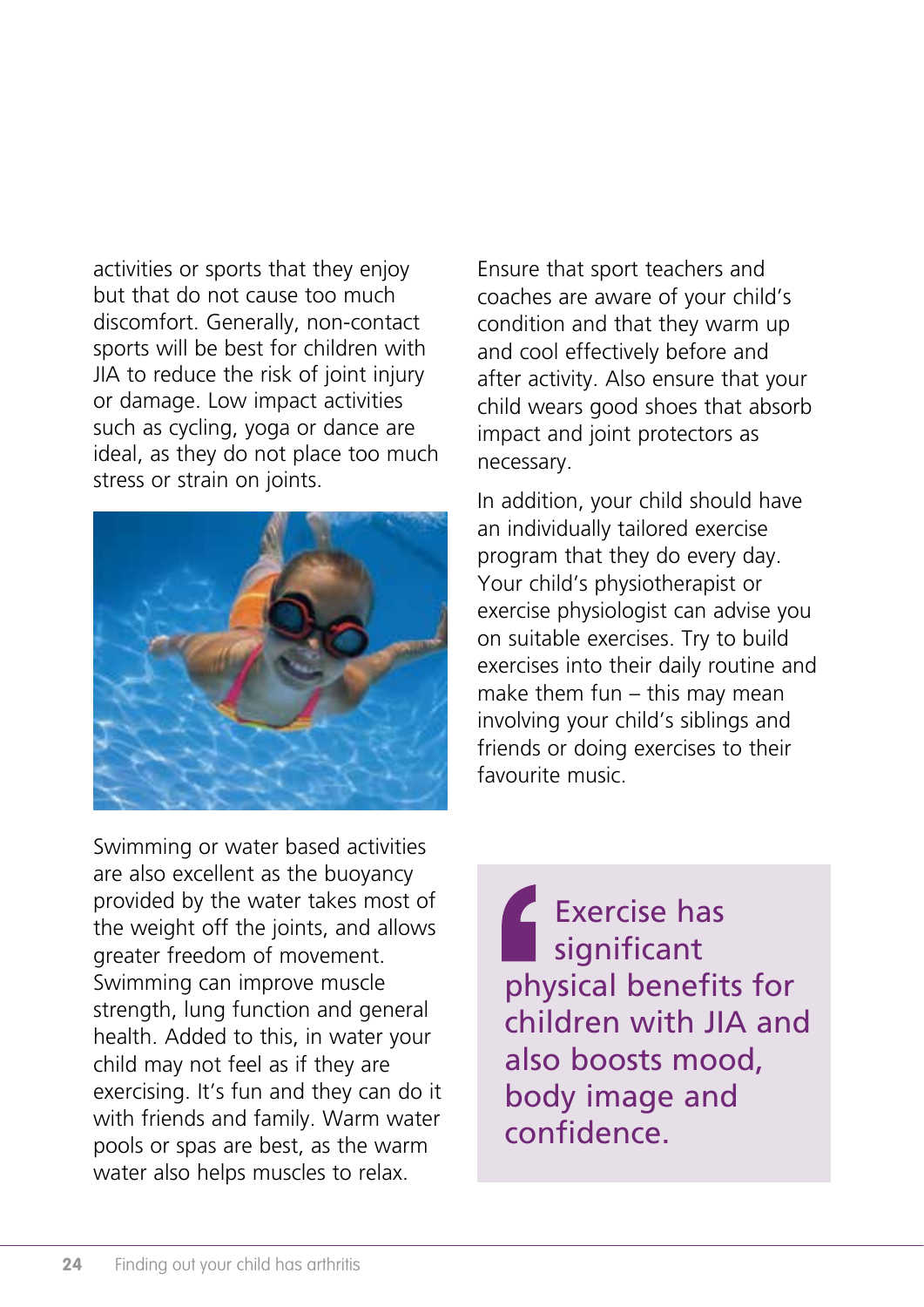## Living with JIA

Living with juvenile arthritis can be challenging not only for the child or young person with JIA, but for their families and friends.

With accurate early diagnosis and ongoing treatment, going to school, playing sport, being with friends, learning a musical instrument, and holidaying with the family should still be part of normal life for children with JIA.

Overall, your child should be encouraged to keep their life as normal as possible – to just do the things that kids do. This helps to increase their selfesteem and also their feelings of control over their illness.

#### **Sleep and rest**

Children with JIA can struggle with tiredness and fatigue.

It is important, therefore, that your child gets sufficient rest. This includes a good night's sleep and possibly a rest period during the day particularly if they are young, are having a 'flare' of their JIA or have previously had a poor night's sleep.



Rest does not necessarily mean lying in bed. Rest can be sitting on the lounge listening to music, reading a book, colouring in, playing a game, chatting to friends or family, or any other non-physical activity that they enjoy doing.

While they are resting, attention should be given to maintaining good joint and limb position, as well as posture.

Alternating between active and passive activities throughout the day can help your child to participate in their normal daily routines without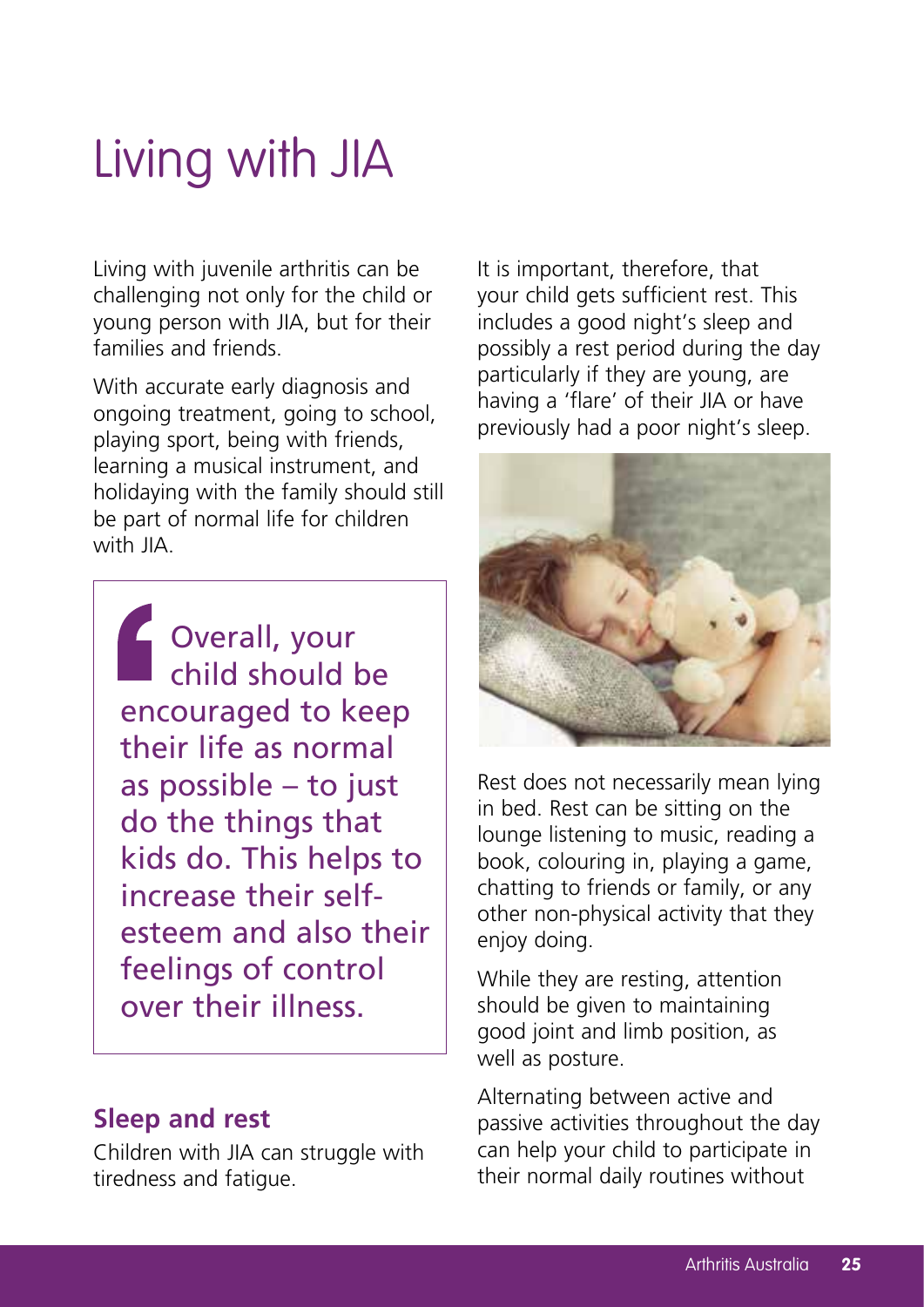arthritis, or cause disease flares in JIA. Exclusion of certain foods or food groups may however may mean your child misses out on important nutrients, vitamins and minerals.

nutritious diet offering calcium for bone strength and iron rich foods to help prevent anaemia.

Your child will benefit from a

Maintaining a healthy, balanced diet is important for bone growth and development, and maintenance of a healthy body weight.

It is vitally important that your child maintains a normal body weight. Carrying extra body weight puts additional stress through weight bearing joints. Limited mobility and excessive fatigue can lead to being less physically active which may also result in weight gain.

too much difficulty. This may mean that they have a rest before attending a party or playing sport.

An important skill for children with JIA to learn is that of 'pacing.' This means actively managing their activities and activity levels to avoid unnecessary symptoms of their JIA. An occupational therapist can assist with pacing strategies or by developing a Fatigue Management Plan with strategies for coping with fatigue.

## **Healthy eating**

Children and teenagers need a healthy, balanced diet for normal growth and development.

There is no evidence to suggest that any food or diet will cause or cure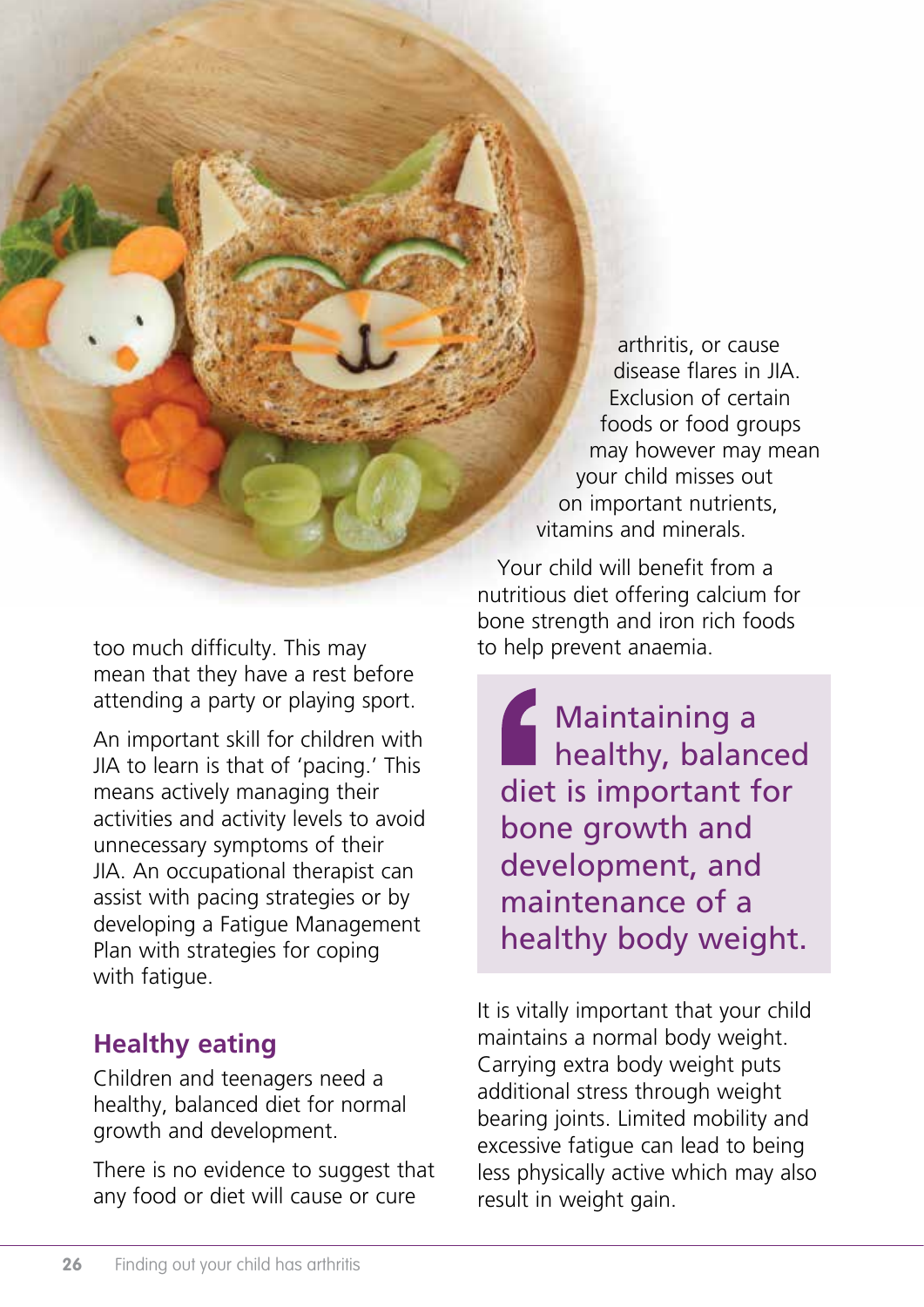

Try not to offer your child sweet or fatty foods as treats for comfort or reward. Instead read them a story or have a star chart with a special activity of their choice as a reward. Comfort eating can also be an issue in older children.

Some medications can change your child's appetite and taste in foods so you may have to be a little creative in finding a menu that is appealing as well as healthy.

Try to engage your child in planning and preparing nutritious meals and snacks.

A dietitian may be able to assist if your child is having issues associated with diet and nutrition.

#### **Play**

For children, play is a vital part of physical, cognitive and social development. It promotes imagination and a positive sense of self. Playing with others encourages the development of social skills and friendships.

For the child with JIA, play can be a time to explore unfamiliar experiences or express feelings and anxieties associated with living with their condition.

If they are in pain, having a flare of symptoms or have physical limitations, you may need to invite a few children into their play circle rather than expect them to join the neighbourhood rough and tumble. This may need a word to the parents of the other children and a little ingenuity to make the fun flow.

If you are concerned about your child's emotional health or feel that they need assistance with 'just being' a kid', ask your child's treating team for advice about seeing a play therapist or child psychologist.

Play takes them away from their day-to-day for a while and provides an opportunity to be an astronaut or superhero even if for just a little while!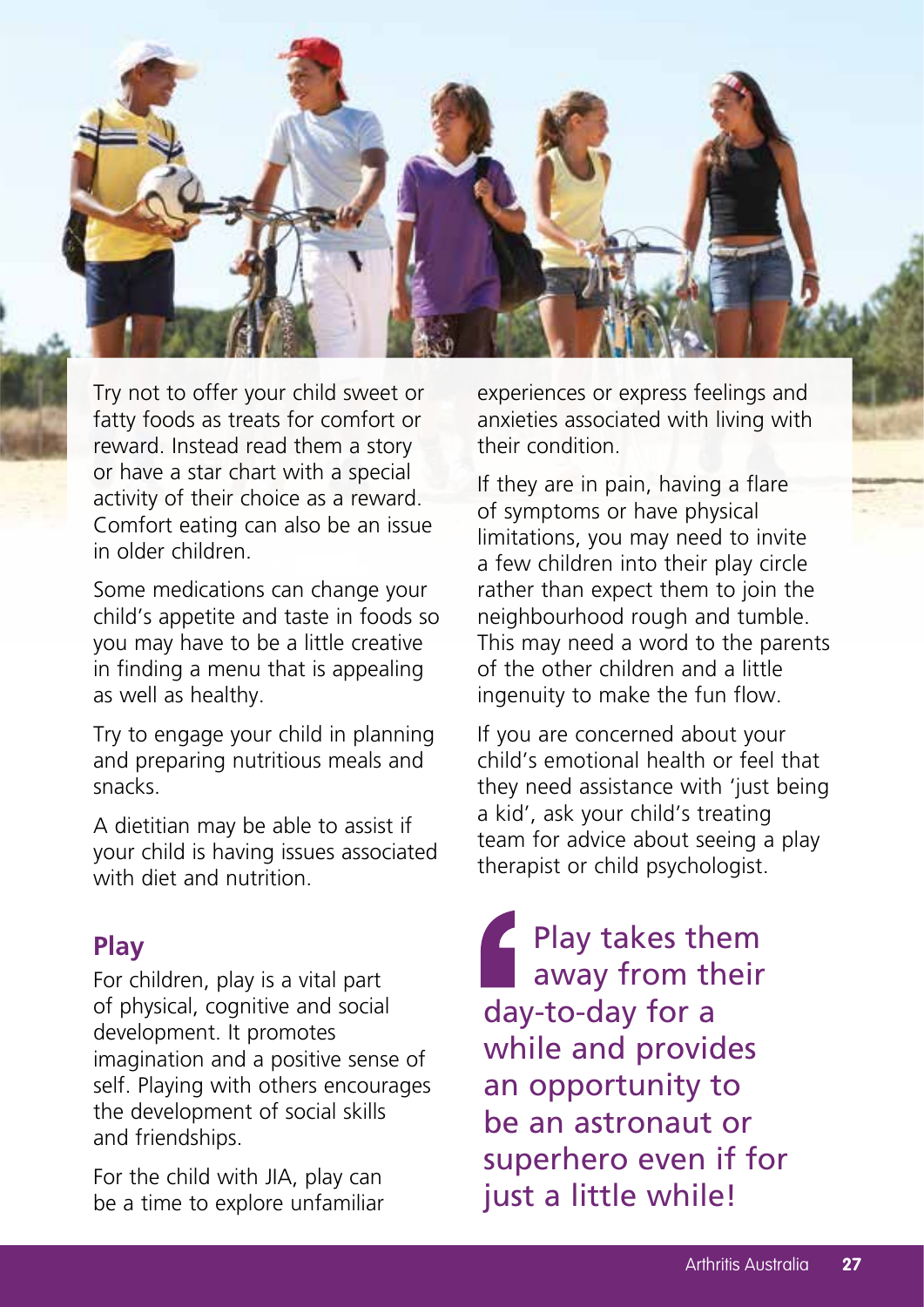Attending appointments takes time and effort - get the most out of appointments<br>by being focused and prepared by being focused and prepared.

## **Preparing for your child's appointments/consultations**

Attending appointments, consultations and therapy sessions takes time, energy and effort but they are a very important part of the JIA management plan.

Try to remove the angst as much as possible by being prepared, organised and focused:

- Know where you need to be (and where there is likely to be parking).
- Prepare a list of questions that you wish to ask, before you go.
- Ask your child if they have any questions and add these to the list – older children can be encouraged to start to ask their own questions.
- Always remember to ask for an explanation of technical words or concepts that you do not understand.
- Ask a friend or relative to attend the appointment as well – to listen, take notes, to drop you and park the car and/or just for support.
- Have a list of prescription repeats that are needed if you are visiting the prescribing doctor.
- Keep a file of all correspondence relating to your child's JIA so that you have easy access to documents when you need them – this includes referrals, letters, management plan documents etc.
- Take along photos of any symptoms (rashes, swollen joints etc) that your child has exhibited so that you can show them to members of the care team.
- Keep a diary of symptoms/side effects/issues so that you can recall them when you see the care team.
- Ask about referral/s to other services that you feel would be beneficial.
- Be honest with your child about what may be done at the consultation (if you know).

And have a ritual of doing something a little special after the appointment/ session – some time with your child that is not focusing on their JIA.

## **School**

Your child's school plays an important part in their development, providing educational and social skills and opportunities, so it makes sense to partner with your child's school and teachers.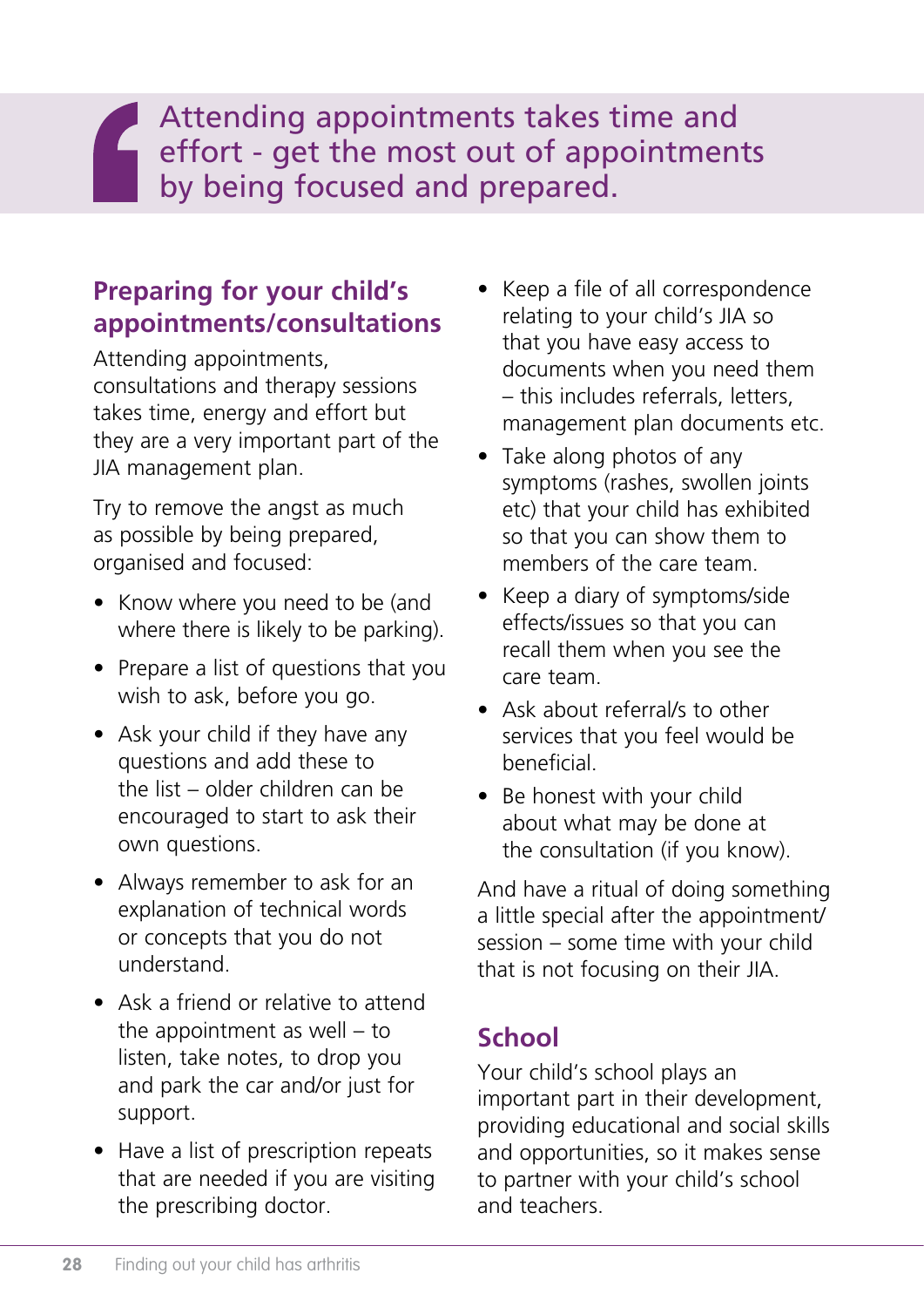## Actively communicating with your child's teachers can assist in ensuring that the child's individual needs are catered for.

Most teachers will not have had a child with IIA in their class so it is important to inform the school/ teachers about the condition, how it affects your child and any specific needs that they may have.

With this knowledge, teachers can assist in recognising issues and work with you and your child in trouble-shooting solutions.

Some areas that may need discussing could include:

- mobility moving from class to class, around the school campus or on excursions may be an issue at times for your child.
- seating prolonged sitting may cause stiffness and pain so finding an appropriate seat/seated position is important, eg. sitting cross-legged or getting up from the floor may be difficult so a chair may be a better option for floor or mat time in the classroom.
- managing absences/lateness your child may need to have time away from school for illness or scheduled medical/allied health appointments or just if they are slow to get going in the morning.
- flexibility in doing tasks sometimes children with JIA may need extra time to complete tasks,



to use specialised equipment or adjustment to the task, eg. if handwriting for long periods is difficult due to sore hands, a laptop or writing buddy might be helpful for exams.

- participation in sports sometimes your child may not be able to participate in sports due to their JIA but they should still to be engaged, eg they can act as the scorer or coach for an activity undertaken by their peers.
- school uniform sometimes children with JIA may need to wear shoes or clothing that does not comply with the set uniform for the school.

Whether you and your child wish to tell their class-mates and peers about their JIA is entirely up to you.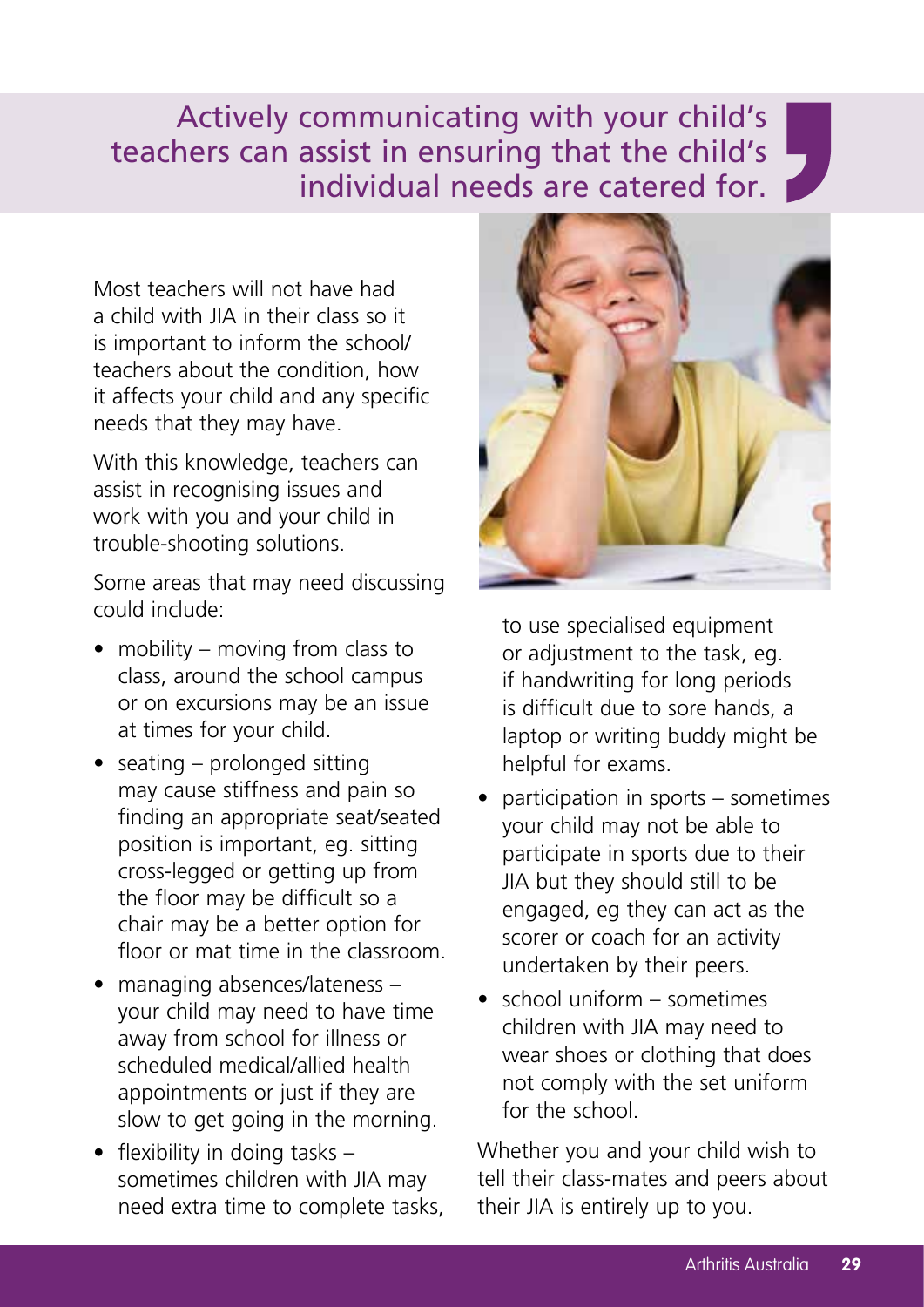Talk openly with your child and give them a chance to express how they're feeling. Listen and help them with strategies to maintain friendships and deal with unkindness.

## **Helping your child to cope**

The aim is for children to maintain their regular schedules and routines as much as their health allows. Here some ways you can help your child:

• Aim for your child to return to school, preschool or kindergarten, as soon as possible. A graduated return to school may be helpful and schools are happy to work with the team to achieve this. Setting goals which are achievable is better than "phone me when you can't cope anymore" which focuses on failure. There are great resources or supports available including

#### Arthritis Australia's *Juvenile arthritis - a teacher's guide* www.arthritisaustralia.com.au

• Encourage and support your child to continue hobbies such as sports, music and other activities, or to develop new hobbies. Involving them in activities they enjoy can build their self-esteem and keep them connected with friends and peers. Talk to your child's physiotherapist or occupational therapist about suitable activities or sports for your child.

• Ensure your child shares in the 'chores' at home recognising that what your child does needs to be within their capabilities. Encourage your child to get a part-time job when older, if possible.



- Encourage your child to keep a diary. This can boost their feeling of control over the disease.
- As early as possible, involve your child in their treatment. Allowing your child to take part in some decisions related to his or her care, such as which medicine to take first or medication delivery method, is another way to encourage independence and a sense of control.
- It can be helpful to seek input from a psychologist or counsellor if they are struggling with their feelings, relationships, confidence or moods.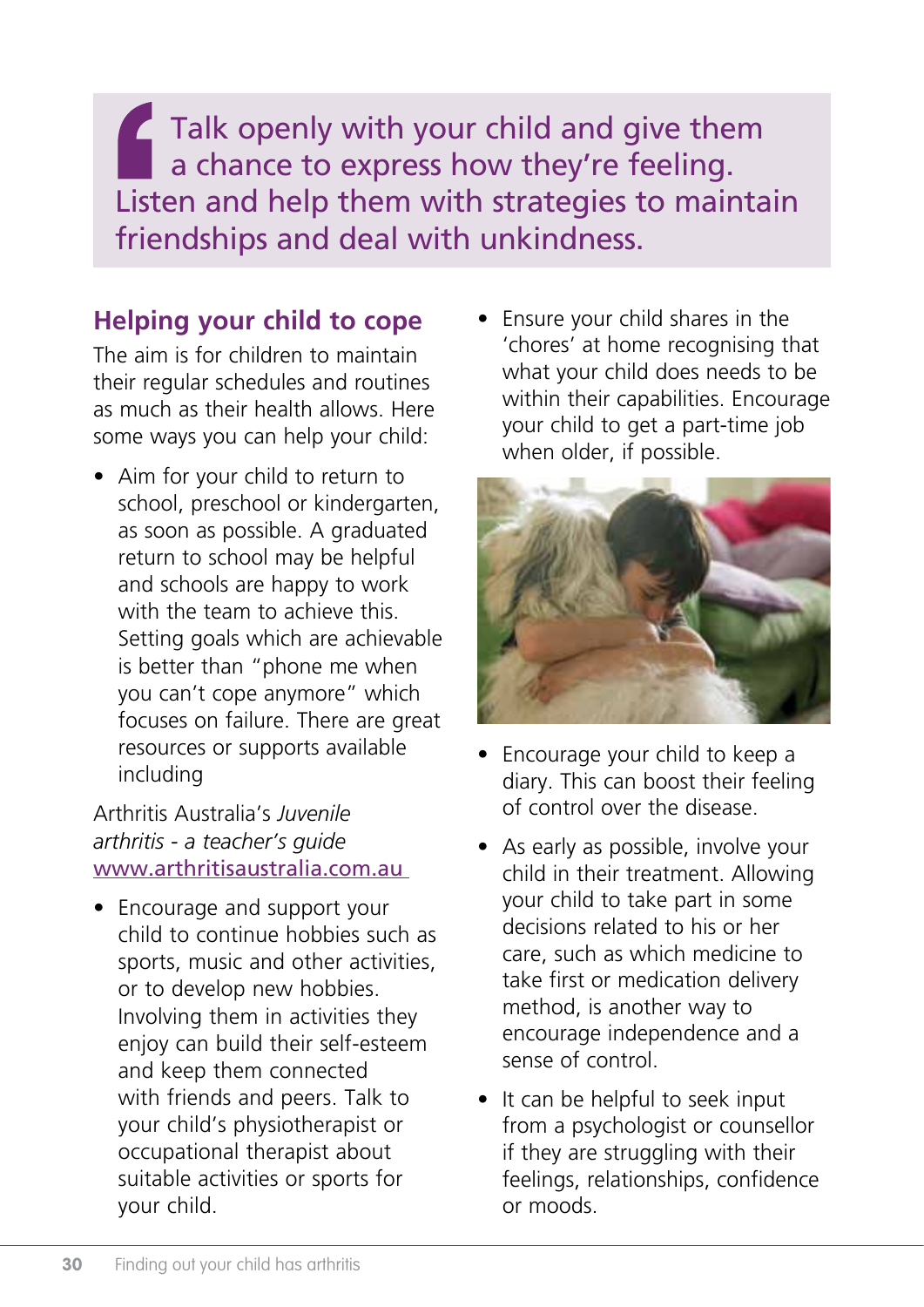#### **Teenagers and arthritis**

Being a teenager can be challenging enough, without adding a chronic condition to the mix. It is important to remind your teenager that while their friends may not have arthritis, they may be living with other medical conditions, disabilities and/or challenges.

Issues of social interaction and relationships, body image, and personal and sexual identity will also likely be challenging for everyone within their friendship group.

Teenagers with JIA will need support and guidance to develop the skills to ensure they are confident (as possible) to deal with the challenges of living with their condition while 'setting their sails' for adult life.

As a parent, this includes supporting their increasing involvement in their own care planning, goal setting and decision-making, ensuring that they understand their condition and any implications associated with the decisions they make about their arthritis, its treatment and management.

This will take time and preparation as they develop the skills to manage their own health care. It is important to remember that, like learning any new skill, they could make some mistakes.

This period is called 'transition' and is a time for linking into adult services and programs, which will mean developing relationships with new care team members and taking an active role in seeking assistance when they need it.

It will also mean actively handing control over to them over time – which can be very hard when you have been so intimately involved in all aspects of their care.

The key message for parents of teenagers with arthritis to reinforce is that your child is not defined by their JIA but by who they are and what they can do and be. Since the expectation for the vast majority of children with JIA is that they will study, travel, work, marry and have a family, it is essential that these building blocks are in place.

As your teenager transitions into young adulthood, they will need information to support the next stages of their journey. Arthritis Australia has a booklet designed just for them. It is called *Living with arthritis – a guide for young adults*; a practical guide to treatments, services and lifestyle choices.

Having JIA doesn't mean that teenagers can't follow their dreams and aspirations. Young people with this condition may need to make some allowances – but so do most people, in some way.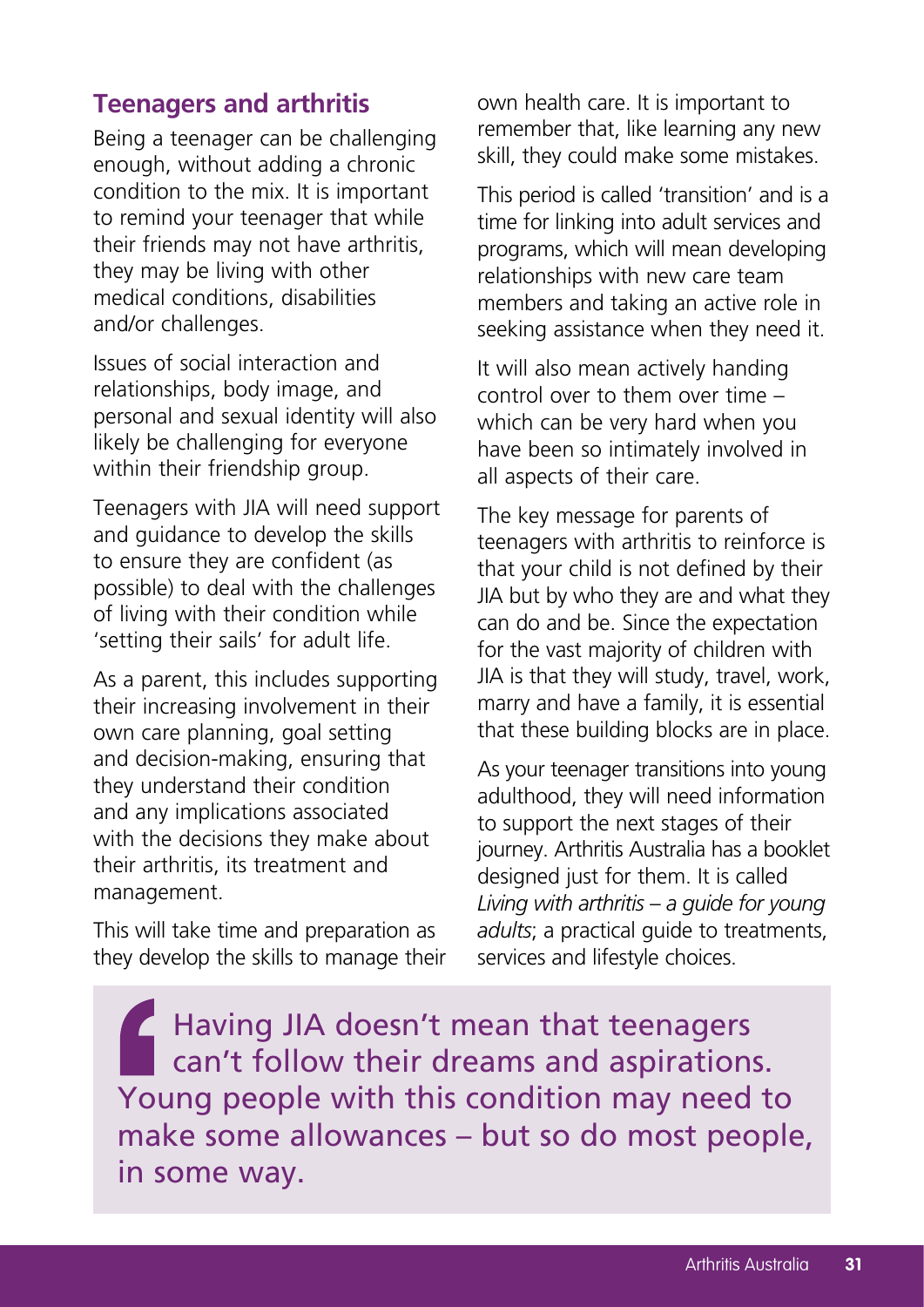

### **Caring for the whole family**

A child being diagnosed with arthritis was never part of a family's plans. The condition not only impacts the child with arthritis, but also parents, siblings and extended family members. Managing JIA is likely to mean changes in the routines and organisation of your family. It may also mean that problems and feelings arise from time to time that need to be dealt with.

Shifting roles, new routines and responsibilities, and added financial and emotional stress can all take a toll. Family bonds may be tested, and siblings of children with more severe JIA may feel resentful and guilty. Try to give each child in the family some regular one-on-one time and

to constantly reinforce that they're loved. You could also arrange oneon-one time or special time with their grandparents, extended family or friends.

Most importantly, parents of children with IIA need to take care of themselves too. Be sure to make time for things you enjoy, spend time with your partner and/or friends and find ways to deal with stress. Staying positive and making contact with other parents who share your experiences and have information and advice to share can also help.

It is also important for you to develop an informal support network – family and friends, neighbours or others - who can lend a helping hand, be there for a chat or to give a hug.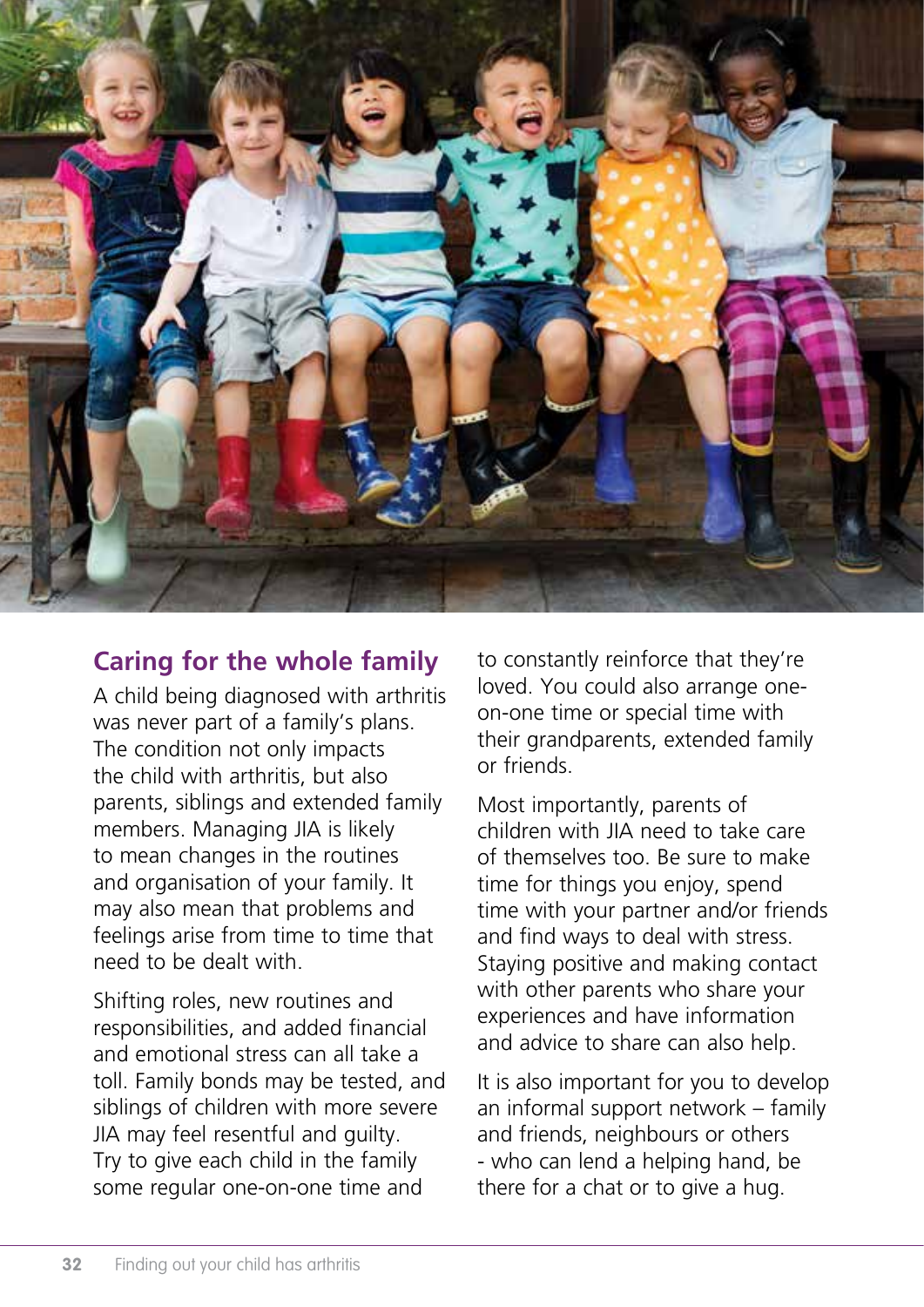They could look after your child if they are unwell, or look after your other children if you have medical appointments or maybe they could take them all out for a while so that you can simply recharge your batteries or spend time with your partner and/or friends.

People will often want to help but they may not know how so be prepared to let them know what you need and when you need it.

Try to have a few meals in the freezer at any time so that if you are tired, you won't have to cook. And remember, taking a few moments out just for you or for a little family fun is more important than vacuuming the house.

If you feel that things are becoming a bit too much, seek professional assistance from a counsellor, social worker or psychologist. Your physical and mental health is important to not just you but the whole family.

If you work, juggling medical appointments and therapy sessions can be difficult, particularly in the early days while the team are establishing what works for your child. Consider speaking to your employer about options for a little flexibility.

This is not the time to make big decisions such as leaving work. The goal of the health team will be to get your child's JIA into remission, so give it a while and see how things work out.

IJIA is a chronic condition and will require longterm management – in other words, it is a marathon rather than a sprint, so remember to look after yourself too.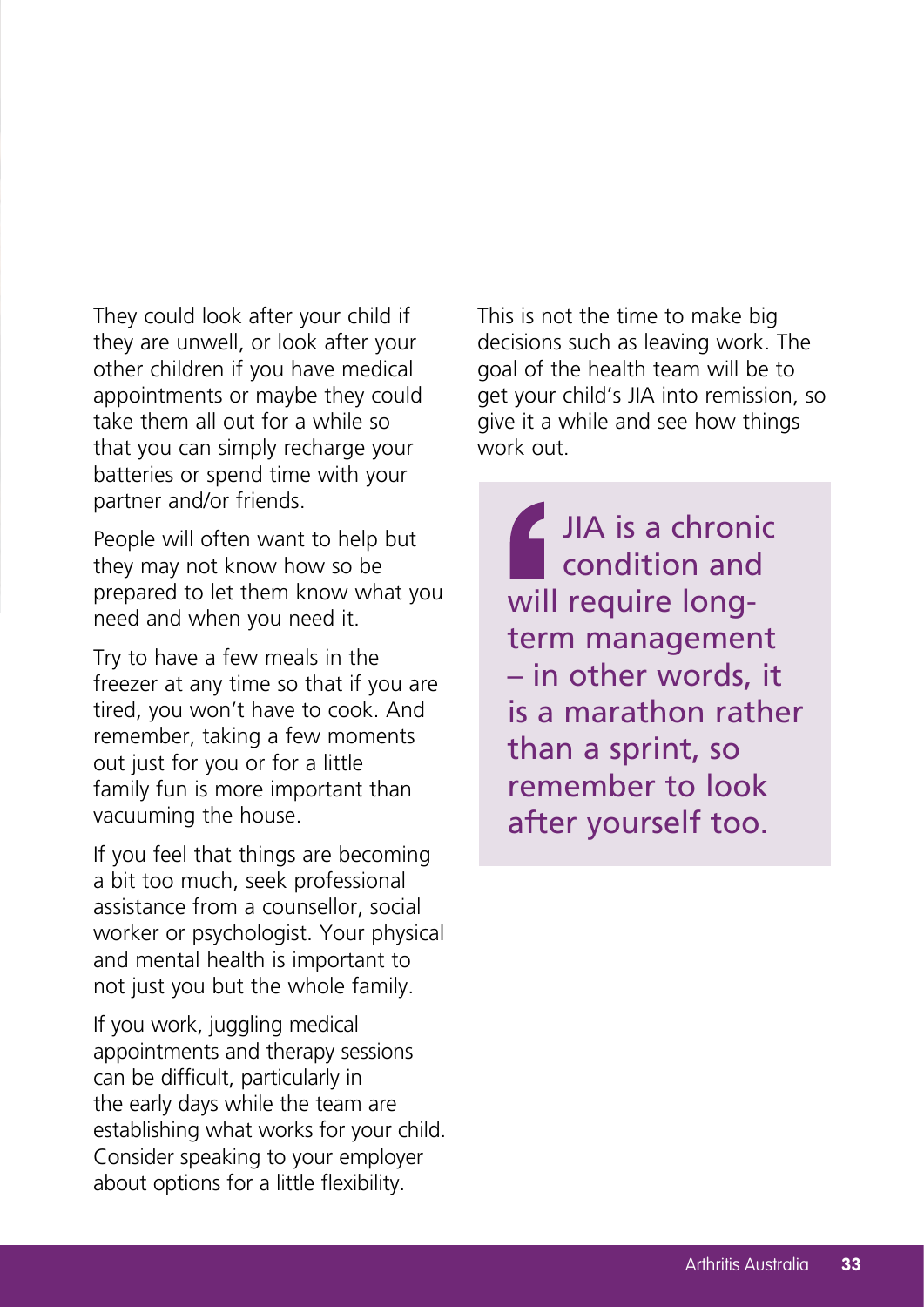## Glossary:

| Analgesic:                                     | Medicine used to relieve pain                                                                                          |
|------------------------------------------------|------------------------------------------------------------------------------------------------------------------------|
| Anaemia:                                       | A condition where there are too few red cells in the blood<br>causing tiredness                                        |
| Antibody:                                      | A blood protein produced in response to a foreign substance<br>eg a virus                                              |
| Anti-inflammatories:                           | Medicines that lower inflammation                                                                                      |
| Autoimmune<br>condition:                       | A condition where the body's immune system mistakenly<br>attacks healthy cells                                         |
| C-reactive protein<br>$(CRP)$ :                | Substance produced by the liver in response to inflammation                                                            |
| Complementary<br>therapy:                      | Those that are currently considered to be outside<br>conventional medical treatment                                    |
| DMARD <sub>S</sub> :                           | Stands for disease-modifying anti-rheumatic drugs which are<br>used in JIA to slow down the progression of the disease |
| Erythrocyte<br>sedimentation rate<br>$(ESR)$ : | A test of blood that shows the level of inflammation in the<br>body                                                    |
| Exercise physiologist:                         | Specialises in exercise and movement to prevent/manage<br>chronic diseases                                             |
| Flare:                                         | A period of increased disease activity/ symptoms, may last<br>days, weeks or months                                    |
| Genetic<br>predisposition:                     | Increased likelihood of developing a disease/condition based<br>on genetic makeup                                      |
| Immune response:                               | Reaction of the body to a 'foreign' substance such as an<br>infection                                                  |
| Inflammation:                                  | Reaction/response by the body to injury or infection causing<br>symptoms of redness, pain, heat and swelling           |
| Multidisciplinary:                             | Involving input from different health professional disciplines                                                         |
| NSAIDs:                                        | Stands for non-steroidal anti-inflammatory drugs - a type of<br>medicine used to lower inflammation                    |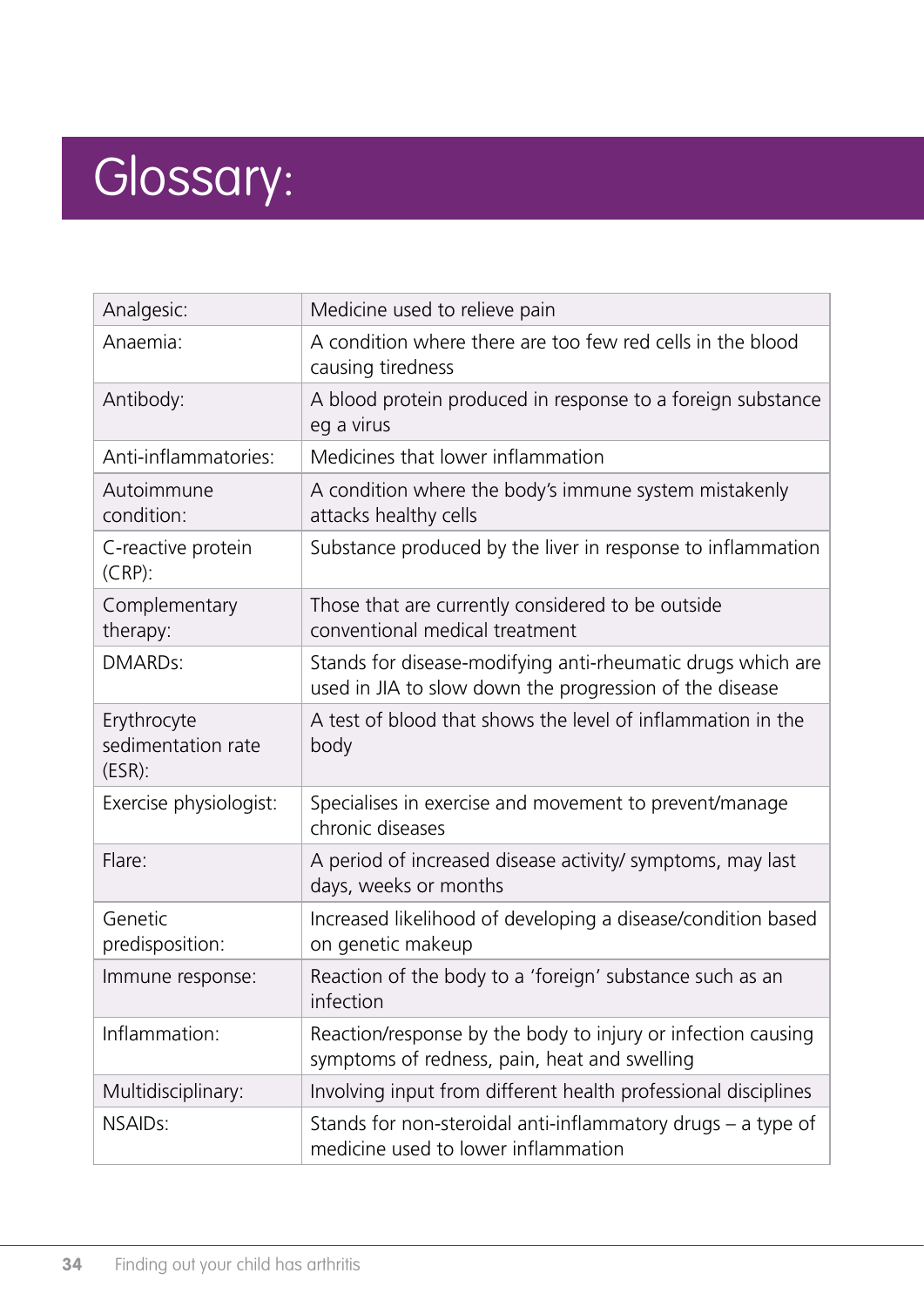| Occupational<br>therapist:    | Health professional providing assistance with aids/<br>equipment and strategies for activities of daily living, work<br>and school                    |
|-------------------------------|-------------------------------------------------------------------------------------------------------------------------------------------------------|
| Ophthalmologist:              | Specialist eye doctor                                                                                                                                 |
| Pacing:                       | Strategy for managing activity levels                                                                                                                 |
| Paediatrician:                | Specialist children's doctor                                                                                                                          |
| Physiotherapist:              | Health professional specialising in assessment and treatment<br>of conditions using physical methods such as manual<br>therapy, movement and exercise |
| Podiatrist:                   | Health professional specialising in diagnosis/treatment of<br>disorders of the feet                                                                   |
| Psoriaisis:                   | A skin condition characterised by patches of inflamed,<br>thickened and scaly skin. Associated with psoriatic arthritis                               |
| Remission:                    | A period where there are no signs/ symptoms associated<br>with a disease                                                                              |
| Rheumatologist:               | Medical specialist working in the area of diagnosis and<br>treatment of conditions of the bones and joints including<br>types of arthritis and pain   |
| Rheumatoid factor<br>$(RF)$ : | Proteins produced by the immune system that can attack<br>healthy tissue in the body                                                                  |
| Synovium:                     | The membrane lining the inside of joints. Produces synovial<br>fluid                                                                                  |
| Ultrasound:                   | A type of scan used to examine muscles, tendons, and<br>internal organs                                                                               |
| Uveitis:                      | Inflammatory condition affecting the eye that can have no<br>obvious symptoms but can cause damage if not treated                                     |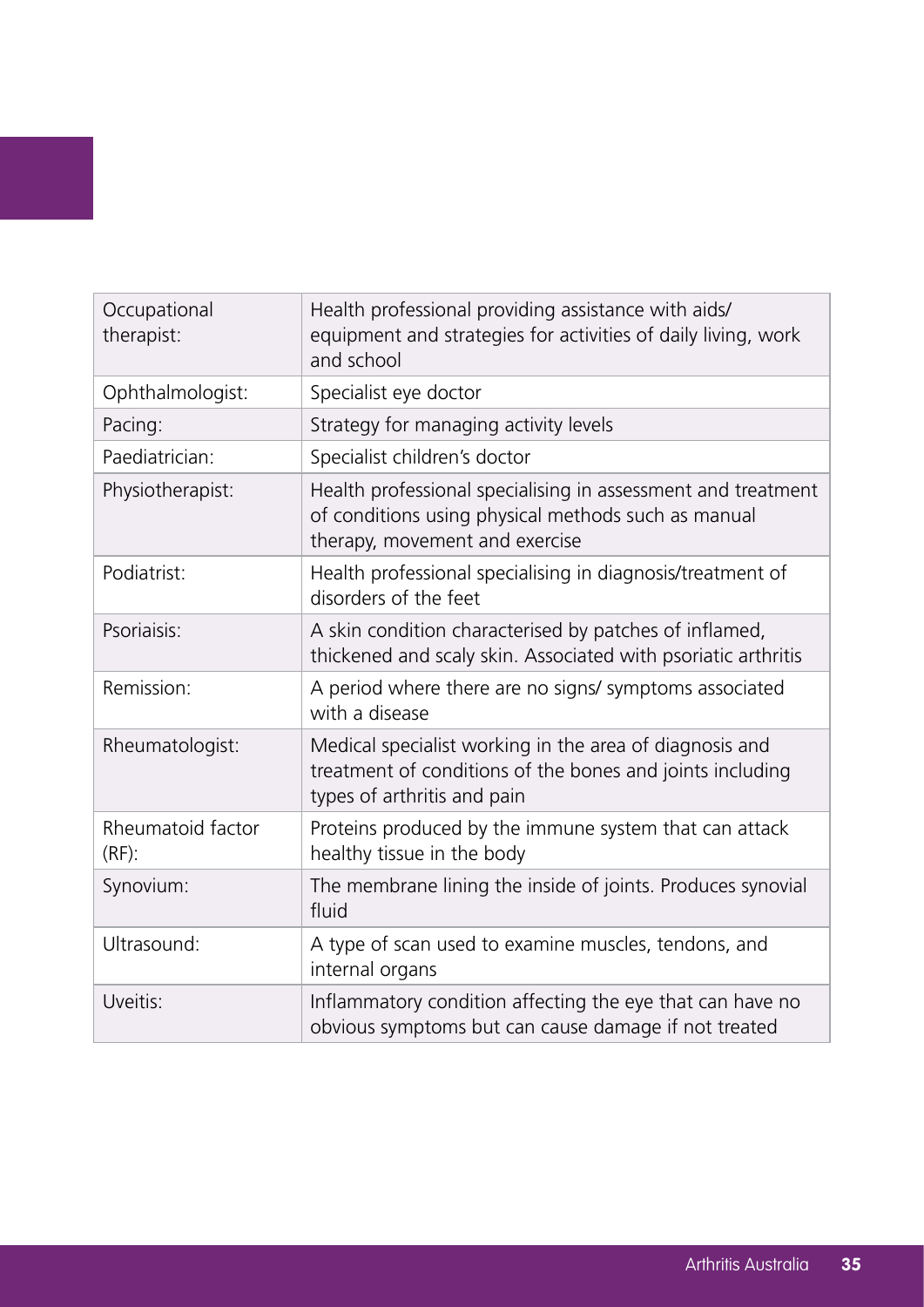## Where you can find health professionals

For assisting in finding a health professional to be part of your child's JIA care team, see the following:

#### **Rheumatologist:**

Australian Rheumatology Association www.rheumatology.org.au

#### **General practitioner:**

The Royal Australian College of General Practice www.racgp.org.au

## **Physiotherapist:**

Australian Physiotherapy Association www.choose.physio

#### **Occupational therapist:**

Occupational Therapy Australia www.otaus.org.au

#### **Psychologist:**

Australian Psychological Society www.psychology.org.au

#### **Dietitian:**

Dietitians Association of Australia www.daa.asn.au

#### **Podiatrist:** Australian Podiatry Council www.apodc.com.au

#### **Exercise physiologist:**

Exercise and Sports Science Australia www.essa.org.au

### **Medication Information:**

The Australian Rheumatology Association has excellent information sheets about medications used to treat arthritis, including side effects and precautions.

#### https://rheumatology.org.au/ patients/medication-information. asp

Call Medicines Line, a telephone service provided by the National Prescribing Service and healthdirect Australia, for independent information about prescription, over-the-counter and natural medicines from a registered nurse. Your question may be answered on the spot, or you may be referred to your GP or pharmacist, or put through to a NPS pharmacist.

Phone: 1300 633 424 Monday to Friday, 9am to 5pm EST or go to www.nps.org.au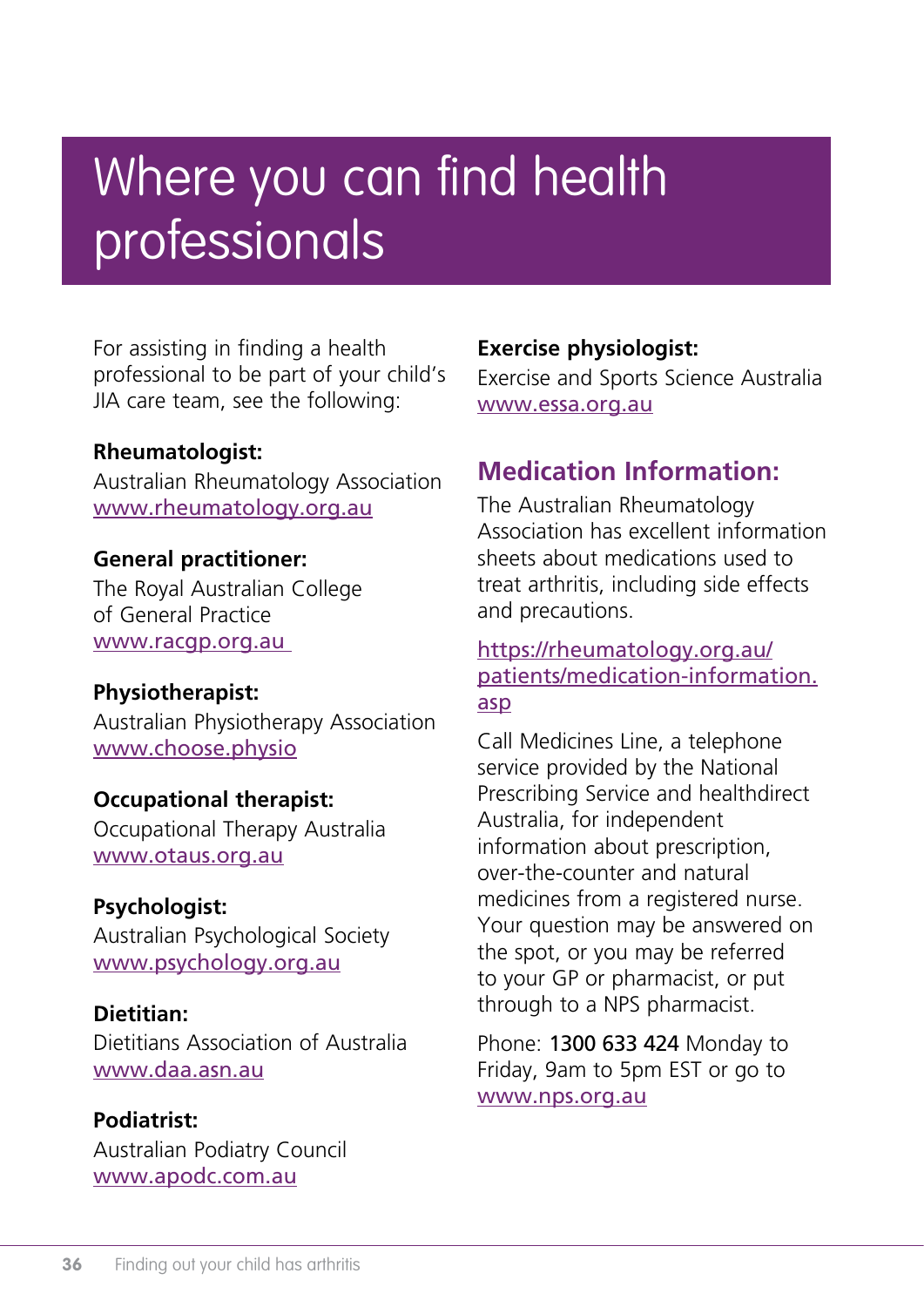## Where you can find information, resources and support

#### Your **State/Territory Arthritis**

**Office** can provide you with information resources on a wide range of topics associated with living with arthritis.

Freecall: 1800 011 041 or visit www.arthritisaustralia.com.au

**Arthritis Australia** has an excellent resource *Juvenile Arthritis A Teacher's Guide* available at: www.arthritisaustralia.com.au

**The Royal Children's Hospital Melbourne** website provides a huge collection of information on managing the impact of JIA, treatment options, and resources for schools and teachers.

There are sheets written specifically for children and young people, as well as adults and were developed by all the Paediatric Rheumatologists in Australia in collaboration.

www.rch.org.au/rheumatology/ information\_about\_ rheumatological\_conditions/

**The Arthritis Foundation (US)** has a website for juvenile arthritis called Kids Get Arthritis Too. www.kidsgetarthritistoo.org/

**Arthritis Ireland** has great resources, videos and other information for kids (2-8), tweens (9-12), teens (13-17) and parents. www.juvenilearthritis.ie/

#### **Emotional support:**

**beyondblue** provides information and advice about depression, anxiety, available treatments and where to get help. Visit www.beyondblue.org.au or call 1300 22 4636.

**Lifeline** provides a 24 hour confidential telephone crisis support service for anyone across Australia experiencing a personal crisis. Call 13 11 14.

**Kids Helpline** provides 24 hour support and confidential counselling for children and young people aged 5 – 25 years. Call 1800 55 1800.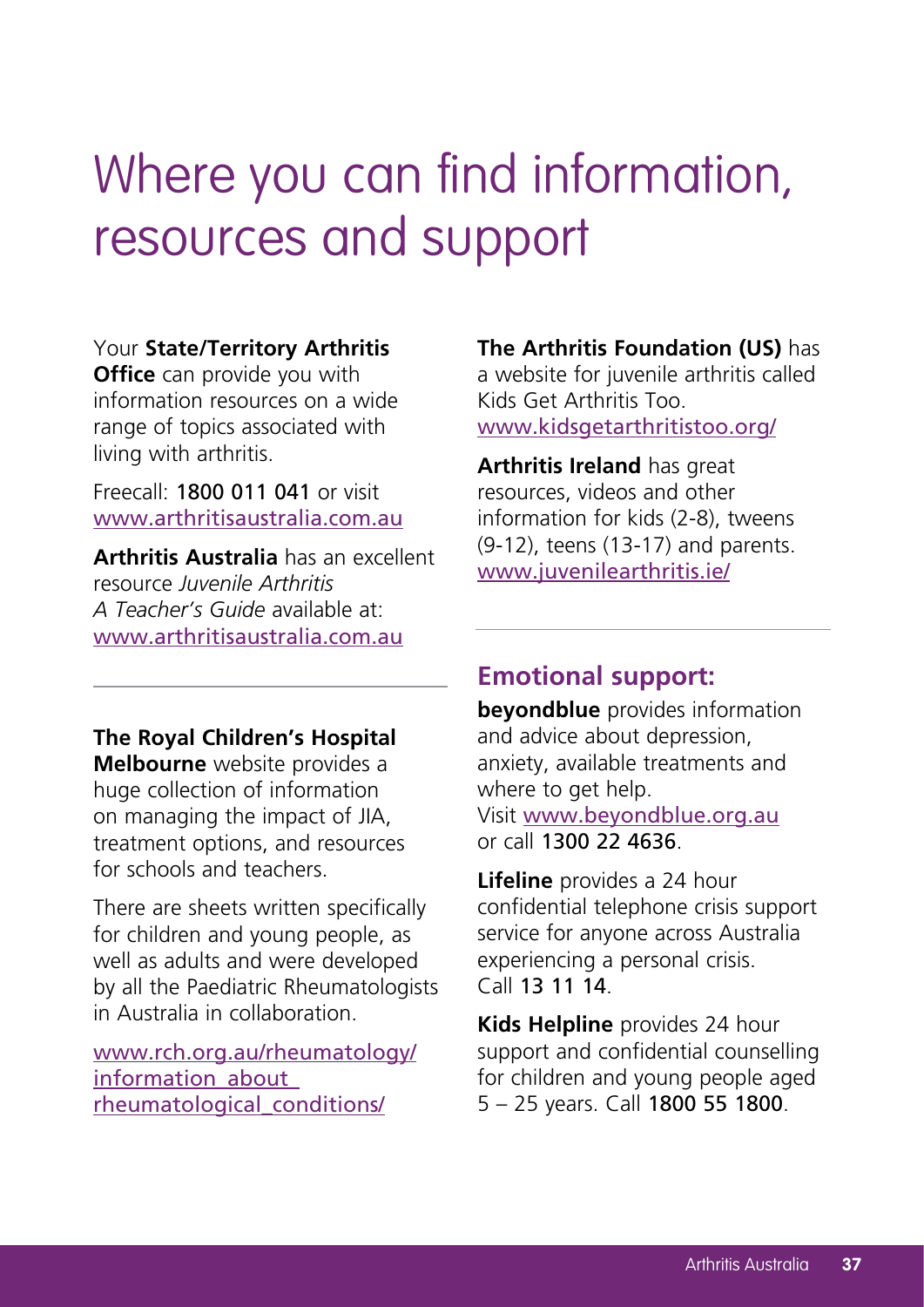## **Notes**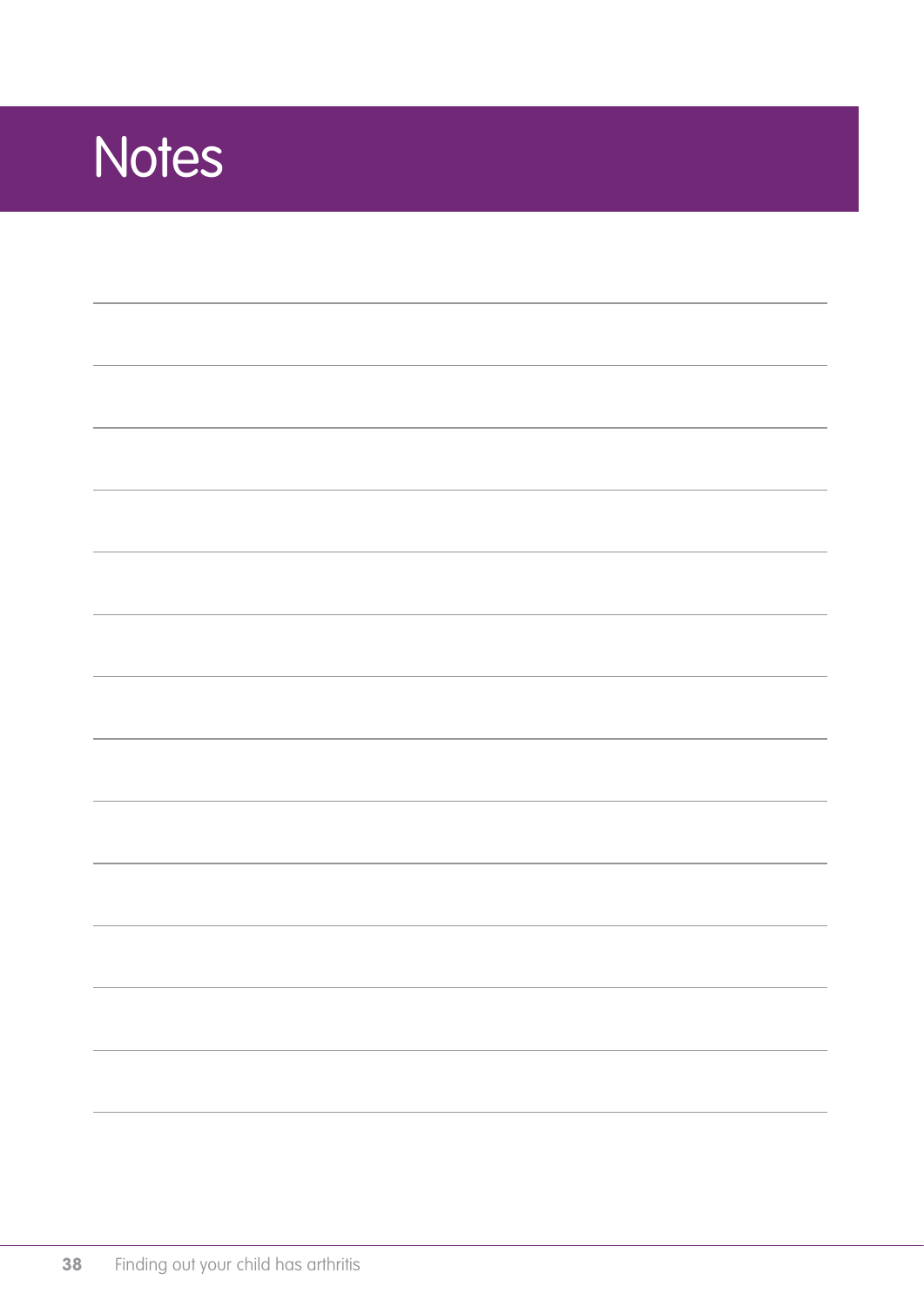## **My contact details**

| My name:   |  |
|------------|--|
| Telephone: |  |

## **My GP**

| Name.      |  |
|------------|--|
| Telephone: |  |

## **My specialist**

| Name:      |  |
|------------|--|
| Telephone: |  |

### **My support team**

| Name:      |  |
|------------|--|
| Telephone: |  |
|            |  |
| Name:      |  |
| Telephone: |  |

## **My medicines**

| <b>Name</b> | Dosage | <b>Instructions</b> |
|-------------|--------|---------------------|
|             |        |                     |
|             |        |                     |
|             |        |                     |
|             |        |                     |
|             |        |                     |
|             |        |                     |